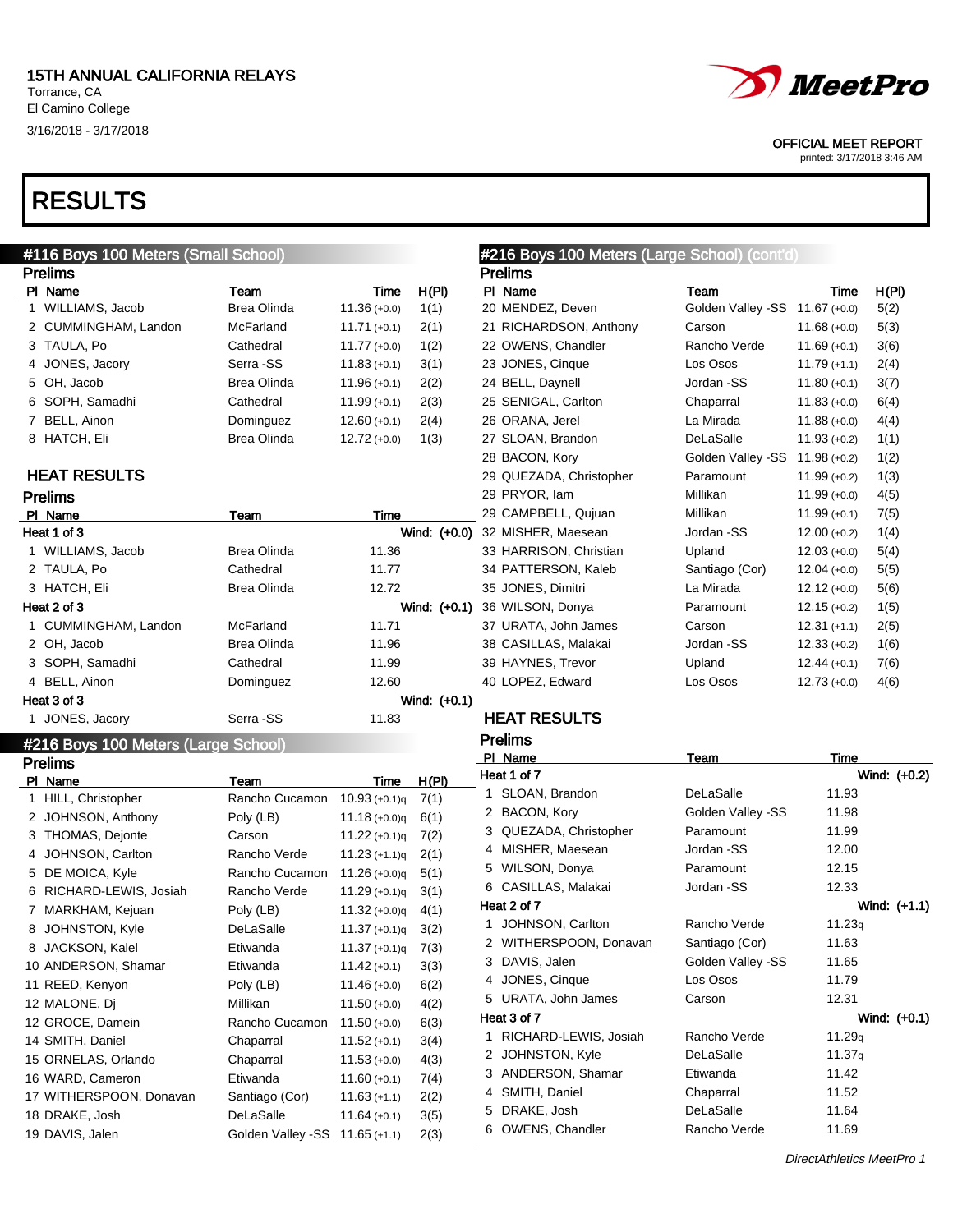El Camino College 3/16/2018 - 3/17/2018

### RESULTS

| #216 Boys 100 Meters (Large School) (cont'd)    |                    |               |              |                |   | #126 Boys 3200 Meters (Small School) (cont'd)<br>PI Name | Team               |                 | Time     |             |              |
|-------------------------------------------------|--------------------|---------------|--------------|----------------|---|----------------------------------------------------------|--------------------|-----------------|----------|-------------|--------------|
| <b>Prelims</b>                                  |                    |               |              |                |   | 3 CANTU, Andrew                                          | Cathedral          |                 | 9:32.69  |             |              |
| PI Name<br>7 BELL, Daynell                      | Team<br>Jordan -SS | Time<br>11.80 |              |                |   | 4 GRANILLO, Tyriq                                        | Cathedral          |                 | 9:35.76  |             |              |
| Heat 4 of 7                                     |                    |               | Wind: (+0.0) |                | 5 | RODRIGUEZ, Jose                                          | McFarland          |                 | 9:41.93  |             |              |
| 1 MARKHAM, Kejuan                               | Poly (LB)          | 11.32q        |              |                |   | 8 MANARA, Jonathan                                       | <b>Brea Olinda</b> |                 | 10:15.95 |             |              |
| 2 MALONE, Dj                                    | Millikan           | 11.50         |              |                | 9 | DIAZ, Seth                                               | McFarland          |                 | 10:31.37 |             |              |
| 3 ORNELAS, Orlando                              | Chaparral          | 11.53         |              |                |   |                                                          |                    |                 |          |             |              |
| 4 ORANA, Jerel                                  | La Mirada          | 11.88         |              |                |   | #226 Boys 3200 Meters (Large School)<br>PI Name          | Team               |                 | Time     | $H(PI)$ Pts |              |
| 5 PRYOR, lam                                    | Millikan           | 11.99         |              |                |   | 1 CHAHAL, Jagdeep                                        |                    | Burroughs (Bur) | 9:23.70  | 2(1)        | 10           |
| 6 LOPEZ, Edward                                 | Los Osos           | 12.73         |              |                |   | 2 JAMIESON, Liam                                         | Loyola             |                 | 9:32.69  | 2(2)        | 8            |
| Heat 5 of 7                                     |                    |               | Wind: (+0.0) |                |   | 3 STONE, Anthony                                         | Loyola             |                 | 9:35.76  | 2(3)        | 6            |
| 1 DE MOICA, Kyle                                | Rancho Cucamon     | 11.26q        |              |                |   | 4 COBIAN, Brandon                                        | Loyola             |                 | 9:35.78  | 2(4)        | 5            |
| 2 MENDEZ, Deven                                 | Golden Valley -SS  | 11.67         |              |                |   | 5 HIDALGO, David                                         | Bonita             |                 | 9:37.93  | 2(5)        | 4            |
| 3 RICHARDSON, Anthony                           | Carson             | 11.68         |              |                |   | 6 MEJIA, Ivan                                            | Etiwanda           |                 | 9:42.74  | 2(6)        | 3            |
| 4 HARRISON, Christian                           | Upland             | 12.03         |              |                |   | 7 NUNEZ, Juan                                            | <b>Valley View</b> |                 | 9:46.10  | 2(7)        | 2            |
| 5 PATTERSON, Kaleb                              | Santiago (Cor)     | 12.04         |              |                |   | 8 GIACHINI, Vinnie                                       | Loyola             |                 | 9:49.33  | 2(8)        | $\mathbf{1}$ |
| 6 JONES, Dimitri                                | La Mirada          | 12.12         |              |                |   | 9 BISSELL, Shane                                         | Loyola             |                 | 9:51.41  | 2(9)        |              |
| Heat 6 of 7                                     |                    |               | Wind: (+0.0) |                |   | 10 RUELAS, Roberto                                       | Loyola             |                 | 9:54.53  | 2(10)       |              |
| 1 JOHNSON, Anthony                              | Poly (LB)          | 11.18q        |              |                |   | 11 STAUBER, Ethan                                        | Loyola             |                 | 9:54.58  | 2(11)       |              |
| 2 REED, Kenyon                                  | Poly (LB)          | 11.46         |              |                |   | 12 ESPINOSA, Joeseph                                     | Jordan -SS         |                 | 10:01.25 | 2(12)       |              |
| 3 GROCE, Damein                                 | Rancho Cucamon     | 11.50         |              |                |   | 13 MEJIA, Diego                                          | Paramount          |                 | 10:02.39 | 1(1)        |              |
| 4 SENIGAL, Carlton                              | Chaparral          | 11.83         |              |                |   | 14 SWIATKOWSKI, Joel                                     | Millikan           |                 | 10:02.57 | 2(13)       |              |
| Heat 7 of 7                                     |                    |               | Wind: (+0.1) |                |   | 15 HIRSCH, Alexander                                     |                    | Burroughs (Bur) | 10:05.70 | 2(14)       |              |
| 1 HILL, Christopher                             | Rancho Cucamon     | 10.93q        |              |                |   | 16 BENSON, Trevor                                        | Bonita             |                 | 10:09.88 | 1(2)        |              |
| 2 THOMAS, Dejonte                               | Carson             | 11.22q        |              |                |   | 17 CONTRERAS, Makeye                                     | Etiwanda           |                 | 10:10.00 | 1(3)        |              |
| 3 JACKSON, Kalel                                | Etiwanda           | 11.37q        |              |                |   | 18 BERTRAND, Blake                                       | Claremont          |                 | 10:12.79 | 1(4)        |              |
| 4 WARD, Cameron                                 | Etiwanda           | 11.60         |              |                |   | 19 GASPAR, Oscar                                         | <b>Valley View</b> |                 | 10:13.75 | 1(5)        |              |
| 5 CAMPBELL, Qujuan                              | Millikan           | 11.99         |              |                |   | 20 REED, Kevin                                           | Upland             |                 | 10:16.27 | 1(6)        |              |
| 6 HAYNES, Trevor                                | Upland             | 12.44         |              |                |   | 21 MAPES, Evan                                           | Lakewood           |                 | 10:16.48 | 1(7)        |              |
|                                                 |                    |               |              |                |   | 22 ALEGRIA, Aiden                                        | Lakewood           |                 | 10:16.91 | 1(8)        |              |
| #126 Boys 3200 Meters (Small School)<br>PI Name | Team               | Time          | $H(PI)$ Pts  |                |   | 23 ABAD, Joseph                                          | Etiwanda           |                 | 10:25.91 | 1(9)        |              |
| 1 CANTU, Alexander                              | Cathedral          | 9:24.87       | 2(1)         | 10             |   | 24 SETTLES, James                                        | Claremont          |                 | 10:27.68 | 1(10)       |              |
| 2 GONZALEZ, Melecio                             | McFarland          | 9:25.89       | 2(2)         | 8              |   | 25 JIMENEZ, Jose                                         | Paramount          |                 | 10:28.17 | 1(11)       |              |
| 3 CANTU, Andrew                                 | Cathedral          | 9:32.69       | 2(3)         | 6              |   | 26 SANDBERG, Camden                                      | Santiago (Cor)     |                 | 10:29.06 | 1(12)       |              |
| 4 GRANILLO, Tyrig                               | Cathedral          | 9:35.76       | 2(4)         | 5              |   | 27 MAZARIEGOS, Jordy                                     | La Mirada          |                 | 10:29.08 | 1(13)       |              |
| 5 RODRIGUEZ, Jose                               | McFarland          | 9:41.93       | 2(5)         | 4              |   | 28 BOREN, Seth                                           | Santiago (Cor)     |                 | 10:31.04 | 1(14)       |              |
| 8 MANARA, Jonathan                              | Brea Olinda        | 10:15.95      | 2(8)         | $\overline{1}$ |   | 29 SIDDIQUI, Rafay                                       | Santiago (Cor)     |                 | 10:41.72 | 1(15)       |              |
| 9 TOBIN, Jon                                    | Brea Olinda        | 10:26.86      | 1(1)         |                |   | 30 DIAZ, Ruben                                           | Valley View        |                 | 10:43.46 | 1(16)       |              |
| 11 DIAZ, Seth                                   | McFarland          | 10:31.37      | 2(9)         |                |   | 31 O'CONNELL, Brenden                                    | Millikan           |                 | 10:47.16 | 1(17)       |              |
|                                                 |                    |               |              |                |   | 32 KREUZ, Liam                                           | Bonita             |                 | 10:48.08 | 1(18)       |              |
| <b>SECTION RESULTS</b>                          |                    |               |              |                |   | 33 LEFT, Michael                                         | Upland             |                 | 10:53.67 | 1(19)       |              |
| PI Name                                         | Team               | Time          |              |                |   | 34 VERA, Isaac                                           | Lakewood           |                 | 11:34.00 | 1(20)       |              |
| Section 1 of 2                                  |                    |               |              |                |   |                                                          |                    |                 |          |             |              |
| 1 TOBIN, Jon                                    | <b>Brea Olinda</b> | 10:26.86      |              |                |   | <b>SECTION RESULTS</b>                                   |                    |                 |          |             |              |
| Section 2 of 2                                  |                    |               |              |                |   | PI Name                                                  | <u>Team</u>        |                 | Time     |             |              |
| 1 CANTU, Alexander                              | Cathedral          | 9:24.87       |              |                |   | Section 1 of 2                                           |                    |                 |          |             |              |
| 2 GONZALEZ, Melecio                             | McFarland          | 9:25.89       |              |                |   | 1 MEJIA, Diego                                           | Paramount          |                 | 10:02.39 |             |              |
|                                                 |                    |               |              |                |   |                                                          |                    |                 |          |             |              |



OFFICIAL MEET REPORT

printed: 3/17/2018 3:46 AM

DirectAthletics MeetPro 2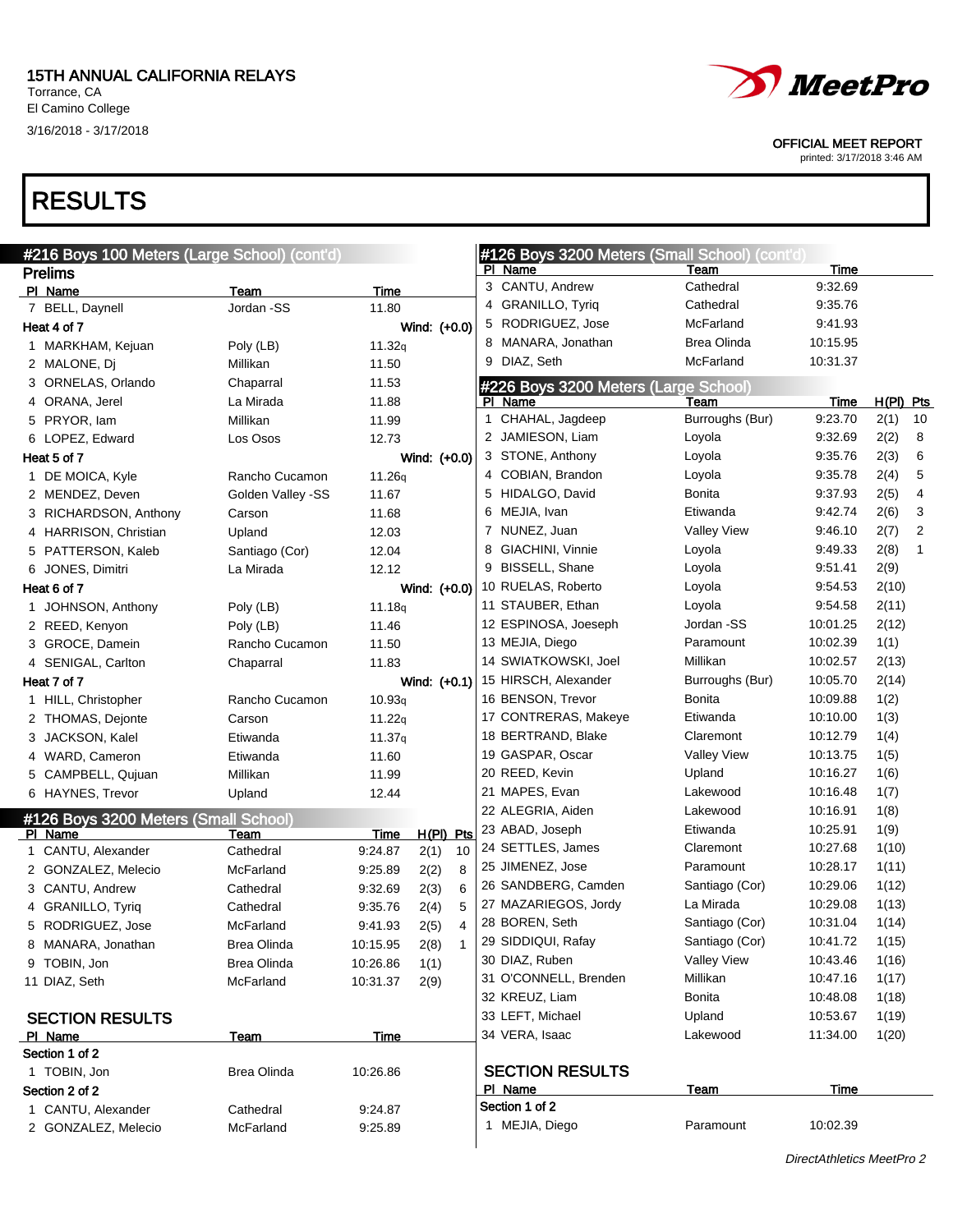#### 15TH ANNUAL CALIFORNIA RELAYS

Torrance, CA El Camino College 3/16/2018 - 3/17/2018

### RESULTS

| #226 Boys 3200 Meters (Large School) (cont'd) |                    |             |                   |    | #130 Boys 300m Hurdles (Small School) (cont'd) |                    |       |             |              |
|-----------------------------------------------|--------------------|-------------|-------------------|----|------------------------------------------------|--------------------|-------|-------------|--------------|
| PI Name                                       | Team               | Time        |                   |    | PI Name                                        | Team               | Time  |             |              |
| 2 BENSON, Trevor                              | Bonita             | 10:09.88    |                   |    | Section 1 of 2                                 |                    |       |             |              |
| 3 CONTRERAS, Makeye                           | Etiwanda           | 10:10.00    |                   |    | 1 RICO, Cesar                                  | McFarland          | 40.51 |             |              |
| 4 BERTRAND, Blake                             | Claremont          | 10:12.79    |                   |    | 2 LUKENS, Chris                                | Brea Olinda        | 42.40 |             |              |
| 5 GASPAR, Oscar                               | <b>Valley View</b> | 10:13.75    |                   |    | 3 GONZALEZ, Jacob                              | McFarland          | 44.30 |             |              |
| 6 REED, Kevin                                 | Upland             | 10:16.27    |                   |    | Section 2 of 2                                 |                    |       |             |              |
| 7 MAPES, Evan                                 | Lakewood           | 10:16.48    |                   |    | 1 BUNKLEY, Lavon                               | Serra -SS          | 45.55 |             |              |
| 8 ALEGRIA, Aiden                              | Lakewood           | 10:16.91    |                   |    | 2 MENDOZA, Dillion                             | Dominguez          | 47.63 |             |              |
| 9 ABAD, Joseph                                | Etiwanda           | 10:25.91    |                   |    | 3 TAYLOR, Anthony                              | Cathedral          | 48.30 |             |              |
| 10 SETTLES, James                             | Claremont          | 10:27.68    |                   |    | 4 MYLES, Elijah                                | Leuzinger          | 49.52 |             |              |
| 11 JIMENEZ, Jose                              | Paramount          | 10:28.17    |                   |    | 5 RYU, Ryan                                    | Brea Olinda        | 54.41 |             |              |
| 12 SANDBERG, Camden                           | Santiago (Cor)     | 10:29.06    |                   |    | #230 Boys 300m Hurdles (Large School)          |                    |       |             |              |
| 13 MAZARIEGOS, Jordy                          | La Mirada          | 10:29.08    |                   |    | PI Name                                        | Team               | Time  | $H(PI)$ Pts |              |
| 14 BOREN, Seth                                | Santiago (Cor)     | 10:31.04    |                   |    | 1 ROBERSON, Caleb Lutalo                       | Upland             | 39.43 | 6(1)        | 10           |
| 15 SIDDIQUI, Rafay                            | Santiago (Cor)     | 10:41.72    |                   |    | 2 ADEGOKE, Oluwatobi                           | Los Osos           | 39.54 | 6(2)        | 8            |
| 16 DIAZ, Ruben                                | <b>Valley View</b> | 10:43.46    |                   |    | 3 REID, Zachary                                | Bonita             | 40.52 | 5(1)        | 6            |
| 17 O'CONNELL, Brenden                         | Millikan           | 10:47.16    |                   |    | 4 ANDERSON, Liam                               | Poly (LB)          | 40.79 | 6(3)        | 5            |
| 18 KREUZ, Liam                                | Bonita             | 10:48.08    |                   |    | 5 BENNENT, Emari                               | Wilson (LB) -SS    | 40.93 | 6(4)        | 4            |
| 19 LEFT, Michael                              | Upland             | 10:53.67    |                   |    | 6 BUTT, Andre                                  | Carson             | 41.05 | 5(2)        | 3            |
| 20 VERA, Isaac                                | Lakewood           | 11:34.00    |                   |    | 7 BATES, Cullin                                | Rancho Cucamon     | 42.54 | 5(3)        | 2            |
| Section 2 of 2                                |                    |             |                   |    | 8 HAWKINS, Hassani                             | Upland             | 42.66 | 6(5)        | $\mathbf{1}$ |
| 1 CHAHAL, Jagdeep                             | Burroughs (Bur)    | 9:23.70     |                   |    | 9 PYE, Ereq                                    | Poly (LB)          | 43.10 | 4(1)        |              |
| 2 JAMIESON, Liam                              | Loyola             | 9:32.69     |                   |    | 10 HARVEY, Jorden                              | DeLaSalle          | 43.42 | 5(4)        |              |
| 3 STONE, Anthony                              | Loyola             | 9:35.76     |                   |    | 11 ORANA, Jerel                                | La Mirada          | 43.64 | 3(1)        |              |
| 4 COBIAN, Brandon                             | Loyola             | 9:35.78     |                   |    | 12 CARR, Josh                                  | Wilson (LB) -SS    | 43.95 | 4(2)        |              |
| 5 HIDALGO, David                              | Bonita             | 9:37.93     |                   |    | 13 MCKENZIE, Glen                              | Rancho Verde       | 44.01 | 2(1)        |              |
| 6 MEJIA, Ivan                                 | Etiwanda           | 9:42.74     |                   |    | 14 WALLACE, Amir                               | DeLaSalle          | 44.13 | 5(5)        |              |
| 7 NUNEZ, Juan                                 | <b>Valley View</b> | 9:46.10     |                   |    | 15 WEEMS, Jevon                                | Rancho Verde       | 44.16 | 5(6)        |              |
| 8 GIACHINI, Vinnie                            | Loyola             | 9:49.33     |                   |    | 16 DUHAIME, Christopher                        | Upland             | 44.43 | 5(7)        |              |
| 9 BISSELL, Shane                              | Loyola             | 9:51.41     |                   |    | 17 DICKENS, Keylen                             | Lakewood           | 44.79 | 2(2)        |              |
| 10 RUELAS, Roberto                            | Loyola             | 9:54.53     |                   |    | 18 HOUSTON, Paul                               | Loyola             | 45.00 | 3(2)        |              |
| 11 STAUBER, Ethan                             | Loyola             | 9:54.58     |                   |    | 19 PICKETT, Drew                               | Paramount          | 45.01 | 3(3)        |              |
| 12 ESPINOSA, Joeseph                          | Jordan -SS         | 10:01.25    |                   |    | 20 RATKOVICH, Tyler                            | Loyola             | 45.07 | 3(4)        |              |
| 13 SWIATKOWSKI, Joel                          | Millikan           | 10:02.57    |                   |    | 21 TIGHE, Niall                                | Loyola             | 45.17 | 4(3)        |              |
| 14 HIRSCH, Alexander                          | Burroughs (Bur)    | 10:05.70    |                   |    | 22 JACOBS, Cameron                             | Golden Valley -SS  | 45.20 | 3(5)        |              |
| #130 Boys 300m Hurdles (Small School)         |                    |             |                   |    | 23 MARTINEZ, Justin                            | Paramount          | 45.55 | 2(3)        |              |
| <u>PI Name</u>                                | Team               | <u>Time</u> | <u>H(PI) Ptsj</u> |    | 24 PHAKEOVILAY, Niphon                         | Paramount          | 46.57 | 2(4)        |              |
| 1 RICO, Cesar                                 | McFarland          | 40.51       | 1(1)              | 10 | 25 DEMING, Stuart                              | Loyola             | 46.58 | 3(6)        |              |
| 2 LUKENS, Chris                               | Brea Olinda        | 42.40       | 1(2)              | 8  | 26 AGBOBU, Ashimedua-jide                      | Los Osos           | 46.72 | 2(5)        |              |
| 3 GONZALEZ, Jacob                             | McFarland          | 44.30       | 1(3)              | 6  | 27 WINGO, Joshua                               | Carson             | 47.11 | 4(4)        |              |
| 4 BUNKLEY, Lavon                              | Serra -SS          | 45.55       | 2(1)              | 5  | 28 CHAVEZ, Adam                                | Santiago (Cor)     | 47.68 | 1(1)        |              |
| 5 MENDOZA, Dillion                            | Dominguez          | 47.63       | 2(2)              | 4  | 29 NGUYEN, Kenny                               | <b>Valley View</b> | 47.85 | 2(6)        |              |
| 6 TAYLOR, Anthony                             | Cathedral          | 48.30       | 2(3)              | 3  | 30 CARBALLOSA, Ilijah                          | Rancho Verde       | 48.20 | 2(7)        |              |
| 7 MYLES, Elijah                               | Leuzinger          | 49.52       | 2(4)              | 2  | 31 SANCHEZ, Isaac                              | Lakewood           | 48.30 | 1(2)        |              |
| 8 RYU, Ryan                                   | Brea Olinda        | 54.41       | 2(5)              | 1  | 32 LOPEZ, Jordan                               | Santiago (Cor)     | 48.50 | 5(8)        |              |
|                                               |                    |             |                   |    | 33 HANDLEY, Keion                              | Carson             | 49.93 | 2(8)        |              |
| <b>SECTION RESULTS</b>                        |                    |             |                   |    | 34 AUGUSTUS, Jaylen                            | Jordan -SS         | 50.09 | 3(7)        |              |



OFFICIAL MEET REPORT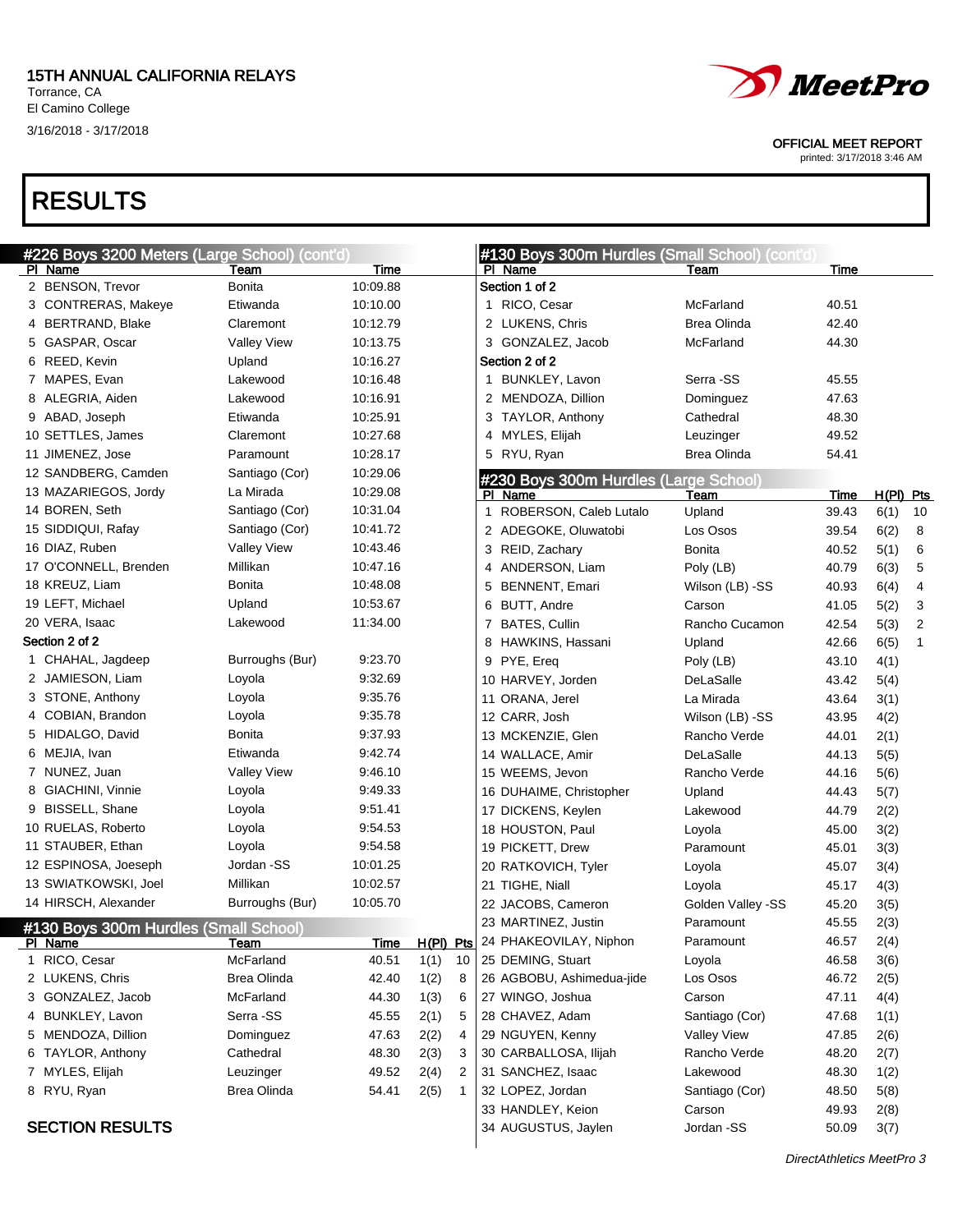El Camino College 3/16/2018 - 3/17/2018

## *MeetPro*

OFFICIAL MEET REPORT

printed: 3/17/2018 3:46 AM

| #230 Boys 300m Hurdles (Large School) (cont'd) |                    |                |                       |              | #230 Boys 300m Hurdles (Large School) (cont'd) |        |                    |              |              |
|------------------------------------------------|--------------------|----------------|-----------------------|--------------|------------------------------------------------|--------|--------------------|--------------|--------------|
| PI Name                                        | Team               | <b>Time</b>    | $H(PI)$ Pts $Pl$ Name |              |                                                | Team   | Time               |              |              |
| 35 KRYGER, Darius                              | Poly (LB)          | 53.37          | 4(5)                  |              | 5 HAWKINS, Hassani                             | Upland | 42.66              |              |              |
| 36 CORNELIUS, Jason                            | <b>Valley View</b> | 54.41          | 1(3)                  |              | #4 Boys 4 x 200m Relay (Frosh/Soph)            |        |                    |              |              |
|                                                |                    |                |                       |              | PI Team                                        |        | Time               | $H(PI)$ Pts  |              |
| <b>SECTION RESULTS</b>                         |                    |                |                       |              | 1 Rancho Cucamonga (A)                         |        | 1:33.94            | 2(1)         | 10           |
| PI Name                                        | Team               | Time           |                       |              | 2 Paramount (A)                                |        | 1:34.41            | 2(2)         | 8            |
| Section 1 of 6                                 |                    |                |                       |              | 3 Poly (LB) (A)                                |        | 1:34.74            | 2(3)         | 6            |
| 1 CHAVEZ, Adam                                 | Santiago (Cor)     | 47.68          |                       |              | 4 Wilson (LB) -SS (A)                          |        | 1:34.78            | 2(4)         | 5            |
| 2 SANCHEZ, Isaac                               | Lakewood           | 48.30          |                       | 5            | Etiwanda (A)                                   |        | 1:34.81            | 2(5)         | 4            |
| 3 CORNELIUS, Jason                             | <b>Valley View</b> | 54.41          |                       | 6            | Chaparral (A)                                  |        | 1:35.24            | 2(6)         | 3            |
| Section 2 of 6                                 |                    |                |                       |              | 7 Upland (A)                                   |        | 1:35.97            | 1(1)         | 2            |
| 1 MCKENZIE, Glen                               | Rancho Verde       | 44.01<br>44.79 |                       |              | 8 Los Osos (A)                                 |        | 1:36.53            | 2(7)         | 1            |
| 2 DICKENS, Keylen                              | Lakewood           |                |                       |              | 9 Leuzinger (A)                                |        | 1:38.78            | 2(8)         |              |
| 3 MARTINEZ, Justin                             | Paramount          | 45.55          |                       |              | 10 Millikan (A)                                |        | 1:40.61            | 1(2)         |              |
| 4 PHAKEOVILAY, Niphon                          | Paramount          | 46.57<br>46.72 |                       |              | 11 Santiago (Cor) (A)                          |        | 1:41.09            | 1(3)         |              |
| 5 AGBOBU, Ashimedua-jide                       | Los Osos           |                |                       |              | 12 Dominguez (A)                               |        | 1:41.43            | 1(4)         |              |
| 6 NGUYEN, Kenny                                | <b>Valley View</b> | 47.85          |                       |              | 13 Claremont (A)                               |        | 1:44.24            | 1(5)         |              |
| 7 CARBALLOSA, Ilijah                           | Rancho Verde       | 48.20          |                       |              | 14 Brea Olinda (A)                             |        | 1:46.53            | 1(6)         |              |
| 8 HANDLEY, Keion<br>Section 3 of 6             | Carson             | 49.93          |                       |              |                                                |        |                    |              |              |
|                                                | La Mirada          | 43.64          |                       |              | <b>SECTION RESULTS</b>                         |        |                    |              |              |
| 1 ORANA, Jerel<br>2 HOUSTON, Paul              | Loyola             | 45.00          |                       |              | PI Team                                        |        | <b>Time</b>        |              |              |
| 3 PICKETT, Drew                                | Paramount          | 45.01          |                       |              | Section 1 of 2                                 |        |                    |              |              |
| 4 RATKOVICH, Tyler                             | Loyola             | 45.07          |                       |              | 1 Upland (A)                                   |        | 1:35.97            |              |              |
| 5 JACOBS, Cameron                              | Golden Valley -SS  | 45.20          |                       |              | 2 Millikan (A)                                 |        | 1:40.61            |              |              |
| 6 DEMING, Stuart                               | Loyola             | 46.58          |                       |              | 3 Santiago (Cor) (A)                           |        | 1:41.09            |              |              |
| 7 AUGUSTUS, Jaylen                             | Jordan -SS         | 50.09          |                       | 4            | Dominguez (A)                                  |        | 1:41.43            |              |              |
| Section 4 of 6                                 |                    |                |                       | 5            | Claremont (A)                                  |        | 1:44.24            |              |              |
| 1 PYE, Ereq                                    | Poly (LB)          | 43.10          |                       |              | 6 Brea Olinda (A)<br>Section 2 of 2            |        | 1:46.53            |              |              |
| 2 CARR, Josh                                   | Wilson (LB) -SS    | 43.95          |                       |              |                                                |        |                    |              |              |
| 3 TIGHE, Niall                                 | Loyola             | 45.17          |                       |              | 1 Rancho Cucamonga (A)                         |        | 1:33.94            |              |              |
| 4 WINGO, Joshua                                | Carson             | 47.11          |                       |              | 2 Paramount (A)                                |        | 1:34.41            |              |              |
| 5 KRYGER, Darius                               | Poly (LB)          | 53.37          |                       |              | 3 Poly (LB) (A)                                |        | 1:34.74            |              |              |
| Section 5 of 6                                 |                    |                |                       | 5            | 4 Wilson (LB) -SS (A)                          |        | 1:34.78<br>1:34.81 |              |              |
| 1 REID, Zachary                                | Bonita             | 40.52          |                       | 6            | Etiwanda (A)<br>Chaparral (A)                  |        | 1:35.24            |              |              |
| 2 BUTT, Andre                                  | Carson             | 41.05          |                       |              | 7 Los Osos (A)                                 |        | 1:36.53            |              |              |
| 3 BATES, Cullin                                | Rancho Cucamon     | 42.54          |                       |              | 8 Leuzinger (A)                                |        | 1:38.78            |              |              |
| 4 HARVEY, Jorden                               | DeLaSalle          | 43.42          |                       |              |                                                |        |                    |              |              |
| 5 WALLACE, Amir                                | DeLaSalle          | 44.13          |                       |              | #104 Boys 4 x 200m Relay (Invitational)        |        |                    |              |              |
| 6 WEEMS, Jevon                                 | Rancho Verde       | 44.16          |                       |              | PI Team<br>Rancho Cucamonga (A)                |        | Time               | $H(PI)$ Pts  |              |
| 7 DUHAIME, Christopher                         | Upland             | 44.43          |                       | $\mathbf{1}$ |                                                |        | 1:27.98            | 3(1)         | 10           |
| 8 LOPEZ, Jordan                                | Santiago (Cor)     | 48.50          |                       |              | 2 Wilson (LB) -SS (A)<br>3 Poly (LB) (A)       |        | 1:28.67<br>1:29.07 | 3(2)         | 8            |
| Section 6 of 6                                 |                    |                |                       |              | 4 DeLaSalle (A)                                |        |                    | 3(3)         | 6            |
| 1 ROBERSON, Caleb Lutalo                       | Upland             | 39.43          |                       |              | 5 Rancho Verde (A)                             |        | 1:29.13<br>1:31.06 | 3(4)         | 5            |
| 2 ADEGOKE, Oluwatobi                           | Los Osos           | 39.54          |                       | 6            | Etiwanda (A)                                   |        | 1:32.34            | 3(5)<br>2(1) | 4<br>3       |
| 3 ANDERSON, Liam                               | Poly (LB)          | 40.79          |                       |              | 7 Chaparral (A)                                |        | 1:32.60            | 2(2)         | 2            |
| 4 BENNENT, Emari                               | Wilson (LB) -SS    | 40.93          |                       |              | 8 Notre Dame (SO) -SS (A)                      |        | 1:33.28            | 3(6)         | $\mathbf{1}$ |
|                                                |                    |                |                       |              |                                                |        |                    |              |              |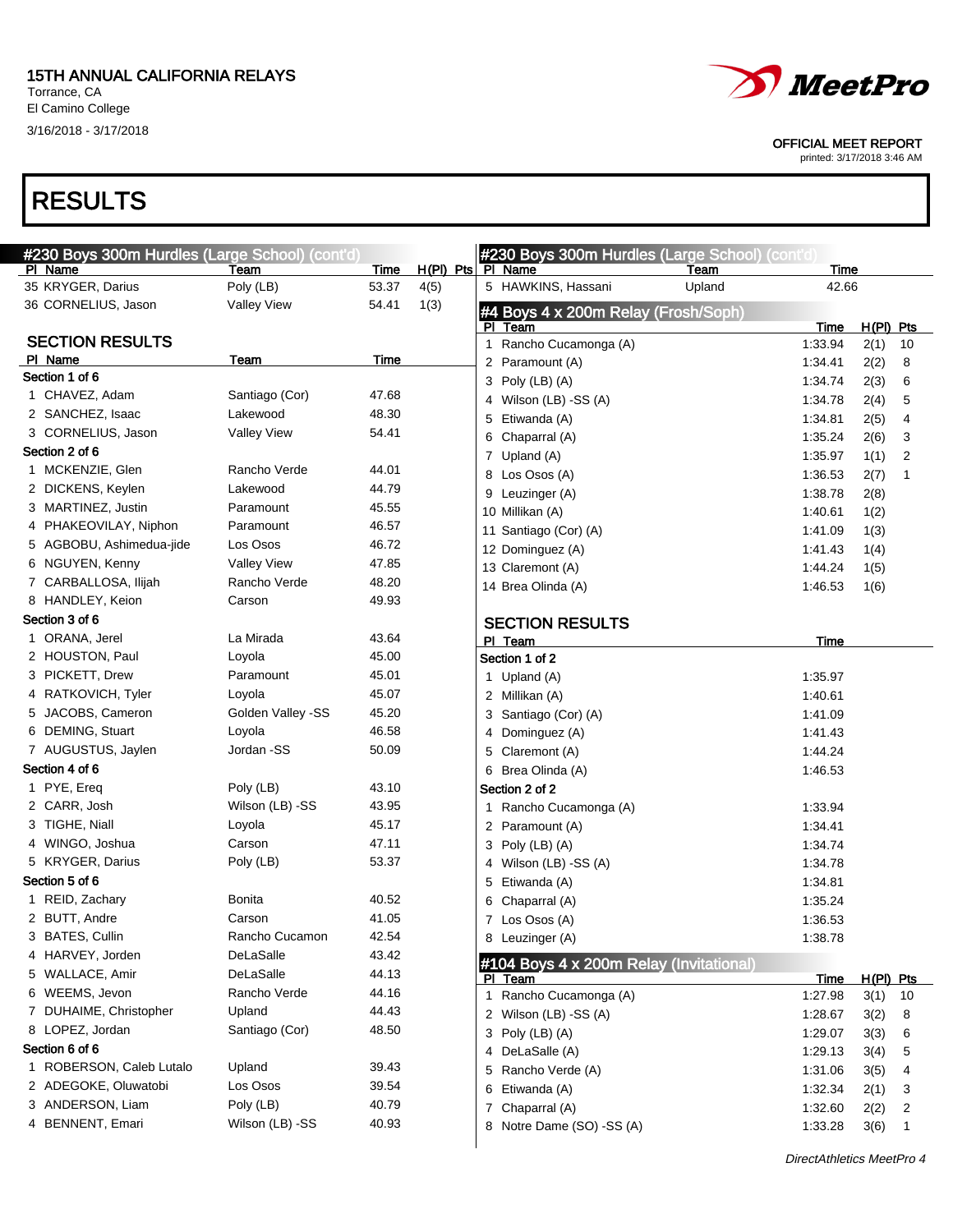El Camino College 3/16/2018 - 3/17/2018





#### OFFICIAL MEET REPORT

| #104 Boys 4 x 200m Relay (Invitational) (cont'd) |             |                      | #10 Boys 800m SMR (Frosh/Soph) (cont'd) |           |             |    |
|--------------------------------------------------|-------------|----------------------|-----------------------------------------|-----------|-------------|----|
| PI Team                                          | Time        | $H(PI)$ Pts          | PI Team                                 | Time      | $H(PI)$ Pts |    |
| 9 Leuzinger (A)                                  | 1:33.46     | 2(3)                 | Brea Olinda (A)                         | <b>DQ</b> | 1           |    |
| 10 Santiago (Cor) (A)                            | 1:34.69     | 1(1)                 |                                         |           |             |    |
| 11 Millikan (A)                                  | 1:34.80     | 2(4)                 | <b>SECTION RESULTS</b>                  |           |             |    |
| 12 Brea Olinda (A)                               | 1:35.44     | 1(2)                 | PI Team                                 | Time      |             |    |
| 13 Bonita (A)                                    | 1:36.93     | 2(5)                 | Section 1 of 2                          |           |             |    |
| 14 Claremont (A)                                 | 1:37.71     | 1(3)                 | 1 Paramount (A)                         | 1:42.57   |             |    |
| 15 Paramount (A)                                 | 1:38.52     | 2(6)                 | 2 Los Osos (A)                          | 1:43.47   |             |    |
| 16 Valley View (A)                               | 1:45.45     | 1(4)                 | 3 Claremont (A)                         | 1:44.56   |             |    |
| Jordan -SS (A)                                   | <b>DQ</b>   | 3                    | 4 Lakewood (A)                          | 1:44.59   |             |    |
|                                                  |             |                      | 5 Santiago (Cor) (A)                    | 1:47.13   |             |    |
| <b>SECTION RESULTS</b>                           |             |                      | Brea Olinda (A)                         | DQ        |             |    |
| PI Team                                          | Time        |                      | Section 2 of 2                          |           |             |    |
| Section 1 of 3                                   |             |                      | 1 Wilson (LB) -SS (A)                   | 1:38.14   |             |    |
| 1 Santiago (Cor) (A)                             | 1:34.69     |                      | 2 Upland (A)                            | 1:40.63   |             |    |
| 2 Brea Olinda (A)                                | 1:35.44     |                      | 3 Leuzinger (A)                         | 1:41.75   |             |    |
| 3 Claremont (A)                                  | 1:37.71     |                      | 4 Rancho Cucamonga (A)                  | 1:43.06   |             |    |
| 4 Valley View (A)                                | 1:45.45     |                      | 5 Rancho Verde (A)                      | 1:43.50   |             |    |
| Section 2 of 3                                   |             |                      | 6 St. Anthony (A)                       | 1:47.15   |             |    |
| 1 Etiwanda (A)                                   | 1:32.34     |                      | 7 Poly (LB) (A)                         | 1:47.53   |             |    |
| 2 Chaparral (A)                                  | 1:32.60     |                      | #110 Boys 1600m SMR (Invitational)      |           |             |    |
| 3 Leuzinger (A)                                  | 1:33.46     |                      | PI Team                                 | Time      | $H(PI)$ Pts |    |
| 4 Millikan (A)                                   | 1:34.80     |                      | 1 Wilson (LB) -SS (A)                   | 3:31.62   | 2(1)        | 10 |
| 5 Bonita (A)                                     | 1:36.93     |                      | 2 Rancho Verde (A)                      | 3:35.19   | 2(2)        | 8  |
| 6 Paramount (A)                                  | 1:38.52     |                      | 3 Rancho Cucamonga (A)                  | 3:35.35   | 2(3)        | 6  |
| Section 3 of 3                                   |             |                      | 4 Valley View (A)                       | 3:45.63   | 2(4)        | 5  |
| 1 Rancho Cucamonga (A)                           | 1:27.98     |                      | 5 Paramount (A)                         | 3:46.47   | 2(5)        | 4  |
| 2 Wilson (LB) -SS (A)                            | 1:28.67     |                      | Claremont (A)<br>6                      | 3:49.06   | 2(6)        | 3  |
| 3 Poly (LB) (A)                                  | 1:29.07     |                      | 7 Los Osos (A)                          | 3:51.24   | 1(1)        | 2  |
| 4 DeLaSalle (A)                                  | 1:29.13     |                      | 8 McFarland (A)                         | 3:55.93   | 1(2)        | 1  |
| 5 Rancho Verde (A)                               | 1:31.06     |                      | Jordan -SS (A)<br>9                     | 3:58.49   | 1(3)        |    |
| 6 Notre Dame (SO) -SS (A)                        | 1:33.28     |                      |                                         |           |             |    |
| Jordan -SS (A)                                   | <b>DQ</b>   |                      | <b>SECTION RESULTS</b>                  |           |             |    |
|                                                  |             |                      | PI Team                                 | Time      |             |    |
| #10 Boys 800m SMR (Frosh/Soph)<br>PI Team        | <b>Time</b> | H(PI) Pts            | Section 1 of 2                          |           |             |    |
| 1 Wilson (LB) -SS (A)                            | 1:38.14     | 2(1)<br>10           | 1 Los Osos (A)                          | 3:51.24   |             |    |
| 2 Upland (A)                                     | 1:40.63     | 2(2)<br>8            | 2 McFarland (A)                         | 3:55.93   |             |    |
| 3 Leuzinger (A)                                  | 1:41.75     | 2(3)<br>6            | 3 Jordan - SS (A)                       | 3:58.49   |             |    |
| 4 Paramount (A)                                  | 1:42.57     | 1(1)<br>5            | Section 2 of 2                          |           |             |    |
| 5 Rancho Cucamonga (A)                           | 1:43.06     | 2(4)<br>4            | 1 Wilson (LB) -SS (A)                   | 3:31.62   |             |    |
| 6 Los Osos (A)                                   | 1:43.47     | 1(2)<br>3            | 2 Rancho Verde (A)                      | 3:35.19   |             |    |
| 7 Rancho Verde (A)                               | 1:43.50     | 2(5)<br>2            | 3 Rancho Cucamonga (A)                  | 3:35.35   |             |    |
| 8 Claremont (A)                                  | 1:44.56     | 1(3)<br>$\mathbf{1}$ | 4 Valley View (A)                       | 3:45.63   |             |    |
| 9 Lakewood (A)                                   | 1:44.59     | 1(4)                 | 5 Paramount (A)                         | 3:46.47   |             |    |
| 10 Santiago (Cor) (A)                            | 1:47.13     | 1(5)                 | 6 Claremont (A)                         | 3:49.06   |             |    |
| 11 St. Anthony (A)                               | 1:47.15     | 2(6)                 |                                         |           |             |    |
| 12 Poly (LB) (A)                                 | 1:47.53     | 2(7)                 |                                         |           |             |    |
|                                                  |             |                      |                                         |           |             |    |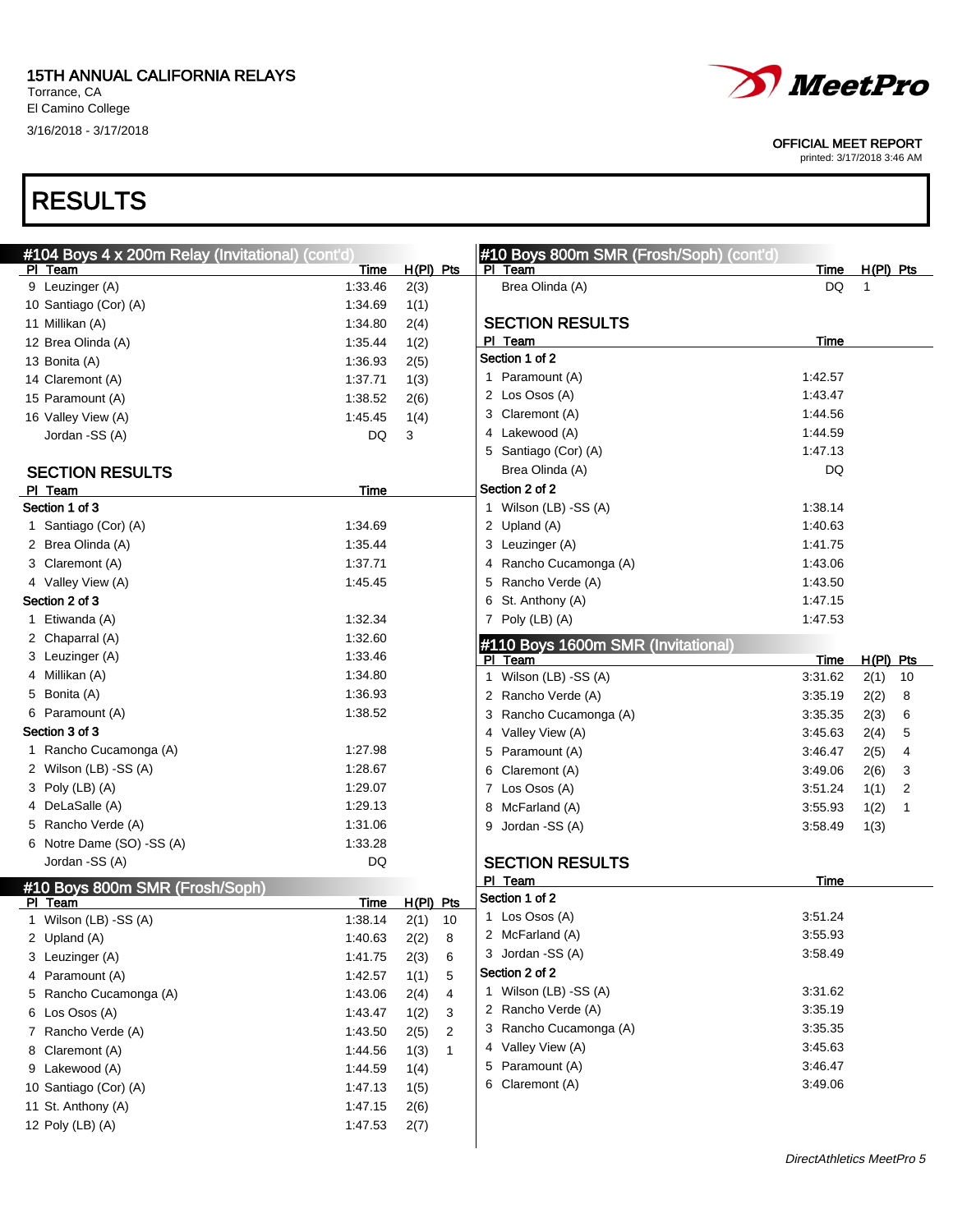

3/16/2018 - 3/17/2018



OFFICIAL MEET REPORT

| #112 Boys 4000m DMR (Invitational) |                    |                                            |              |              | #139 Boys Shot Put (Small School) (cont'd)   |                    |                        |           |            |
|------------------------------------|--------------------|--------------------------------------------|--------------|--------------|----------------------------------------------|--------------------|------------------------|-----------|------------|
| PI Team                            |                    | Time                                       | <u>Pts</u>   |              | <b>FLIGHT RESULTS</b>                        |                    |                        |           |            |
| 1 Thacher (A)                      |                    | 10:38.55                                   | 10           |              | PI Name                                      | <b>Team</b>        | <b>Mark</b>            |           |            |
| 2 Claremont (A)                    |                    | 10:39.36                                   | 8            |              | Flight 1 of 2                                |                    |                        |           |            |
| 3 Cathedral (A)                    |                    | 10:41.92                                   | 6            |              | BASAKER, Casey                               | Brea Olinda        | 34' 0"                 |           |            |
| 4 Whittier (A)                     |                    | 10:46.41                                   | 5            |              | 1 WINSLOW, Robert                            | Burroughs (Rid)    | 38'5''                 |           |            |
| 5 Wilson (LB) -SS (A)              |                    | 10:57.81                                   | 4            |              | 2 HUYHN, Alex                                | Brea Olinda        | 34' 4"                 |           |            |
| 6 Bonita (A)                       |                    | 11:01.41                                   | 3            |              | 3 CHEN, Josia                                | <b>Brea Olinda</b> | 34' 0"                 |           |            |
| 7 Santiago (Cor) (A)               |                    | 11:02.86                                   | 2            |              | 4 AMAYA, Jesus                               | McFarland          | 32' 7"                 |           |            |
| 8 Granite Hills -SS (A)            |                    | 11:04.92                                   | $\mathbf{1}$ |              | 5 LONG, Dylan                                | <b>Brea Olinda</b> | 32' 4"                 |           |            |
| 9 Jordan - SS (A)                  |                    | 11:19.94                                   |              |              | 6 TREVINO, Chris                             | McFarland          | 30'6''                 |           |            |
| 10 McFarland (A)                   |                    | 11:23.14                                   |              |              | 7 FOISY, Brady                               | Burroughs (Rid)    | 29' 9"                 |           |            |
| 11 Etiwanda (A)                    |                    | 11:26.83                                   |              |              | Flight 2 of 2                                |                    |                        |           |            |
| 12 Gahr (A)                        |                    | 11:32.55                                   |              |              | 1 HAWTHORNE, Derreck                         | Leuzinger          | 41' 1"                 |           |            |
| 13 Brea Olinda (A)                 |                    | 11:42.27                                   |              |              | 2 LEITUALA, Aaron                            | St. Anthony        | 39' 2"                 |           |            |
| 14 Valley View (A)                 |                    | 11:42.62                                   |              |              | 3 GOMEZ, Rick                                | McFarland          | 38' 3"                 |           |            |
| 15 Lakewood (A)                    |                    | 11:55.64                                   |              |              | 4 TAYLOR, Myles                              | Serra -SS          | 35' 4"                 |           |            |
| 16 Rancho Verde (A)                |                    | 11:57.51                                   |              |              | 5 BARAY, Lucas                               | St. Anthony        | 28'7"                  |           |            |
|                                    |                    |                                            |              |              | 6 ARENAS, Alexander                          | St. Anthony        | 26' 8"                 |           |            |
| #132 Boys High Jump (Small School) |                    |                                            |              |              |                                              |                    |                        |           |            |
| PI Name                            | Team               | <b>Mark</b>                                | Pts          |              | #239 Boys Shot Put (Large School)<br>PI Name | Team               | Mark                   |           | <u>Pts</u> |
| 1 WARREN, Carter                   | Brea Olinda        | 5' 4"                                      | 10           |              | 1 LOANE, Robert                              | Poly (LB)          | 39' 2"                 |           |            |
|                                    |                    |                                            |              |              |                                              |                    |                        |           |            |
| #136 Boys Long Jump (Small School) |                    |                                            |              |              | #141 Boys Discus (Small School)              |                    |                        |           |            |
| PI Name                            | Team               | <b>Mark</b>                                | Pts          |              | PI Name                                      | <b>Team</b>        | <b>Mark</b>            | F(PI) Pts |            |
| 1 JONES, Jacory                    | Serra -SS          | $21'$ $2''$ (+0.0)                         | 10           |              | 1 GOMEZ, Rick                                | McFarland          | 120' 71/2              | 2(1)      | 10         |
| 2 TAYLOR-HART, Tiger               | Serra -SS          | $20'$ 9 <sup>1</sup> / <sub>2</sub> (+0.0) | 8            |              | 2 CHAVEZ, Juan                               | McFarland          | 113'8"                 | 2(2)      | 8          |
| 3 WILLIAMS, Jacob                  | Brea Olinda        | 19' $3\frac{1}{2}$ (+0.0)                  |              | 6            | 3 WINSLOW, Robert                            | Burroughs (Rid)    | 111' 11"               | 2(3)      | 6          |
| 4 OWENS, Christopher               | Serra -SS          | 19' $0\frac{1}{2}$ (+0.0)                  | 5            |              | 4 LEITUALA, Aaron                            | St. Anthony        | 94' 41/2               | 1(1)      | 5          |
| 5 STUPIN, Ethan                    | Brea Olinda        | 18' $9\frac{3}{4}(+0.0)$                   |              | 4            | 5 AISPURO, Gerardo                           | McFarland          | 93' 1"                 | 2(4)      | 4          |
| DANIELS, Semaj                     | Leuzinger          | NM (NW)                                    |              |              | 6 CHEN, Josia                                | Brea Olinda        | $90'$ 11 $\frac{1}{2}$ | 1(2)      | 3          |
|                                    |                    |                                            |              |              | 7 BASAKER, Casey                             | Brea Olinda        | 89'8"                  | 2(5)      | 2          |
| #139 Boys Shot Put (Small School)  |                    |                                            |              |              | 8 LONG, Dylan                                | Brea Olinda        | 88' 5"                 | 2(6)      | 1          |
| PI Name                            | Team               | <b>Mark</b>                                | F(PI) Pts    |              | 9 FOISY, Brady                               | Burroughs (Rid)    | 83'3''                 | 1(3)      |            |
| 1 HAWTHORNE, Derreck               | Leuzinger          | 41' 1"                                     | 2(1)<br>10   |              | 10 TAYLOR, Myles                             | Serra -SS          | 79' 91/2               | 1(4)      |            |
| 2 LEITUALA, Aaron                  | St. Anthony        | 39' 2"                                     | 2(2)<br>8    |              | 11 BARAY, Lucas                              | St. Anthony        | 55'7"                  | 1(5)      |            |
| 3 WINSLOW, Robert                  | Burroughs (Rid)    | 38' 5"                                     | 1(1)<br>6    |              | 12 GIBSON, Thomas                            | St. Anthony        | 49' 1"                 | 1(6)      |            |
| 4 GOMEZ, Rick                      | McFarland          | 38' 3"                                     | 2(3)         | 5            |                                              |                    |                        |           |            |
| 5 TAYLOR, Myles                    | Serra -SS          | 35' 4"                                     | 2(4)<br>4    |              | <b>FLIGHT RESULTS</b>                        |                    |                        |           |            |
| 6 HUYHN, Alex                      | <b>Brea Olinda</b> | 34' 4"                                     | 3<br>1(2)    |              | PI Name                                      | <b>Team</b>        | <b>Mark</b>            |           |            |
| 7 CHEN, Josia                      | Brea Olinda        | 34' 0"                                     | 1(3)<br>2    |              | Flight 1 of 2                                |                    |                        |           |            |
| 8 AMAYA, Jesus                     | McFarland          | 32' 7"                                     | 1(4)         | $\mathbf{1}$ | 1 LEITUALA, Aaron                            | St. Anthony        | 94' 41/2               |           |            |
| 9 LONG, Dylan                      | <b>Brea Olinda</b> | 32' 4"                                     | 1(5)         |              | 2 CHEN, Josia                                | <b>Brea Olinda</b> | $90'$ 11 $\frac{1}{2}$ |           |            |
| 10 TREVINO, Chris                  | McFarland          | 30' 6"                                     | 1(6)         |              | 3 FOISY, Brady                               | Burroughs (Rid)    | 83' 3"                 |           |            |
| 11 FOISY, Brady                    | Burroughs (Rid)    | 29' 9"                                     | 1(7)         |              | 4 TAYLOR, Myles                              | Serra -SS          | 79' 91/2               |           |            |
| 12 BARAY, Lucas                    | St. Anthony        | 28'7"                                      | 2(5)         |              | 5 BARAY, Lucas                               | St. Anthony        | 55' 7"                 |           |            |
| 13 ARENAS, Alexander               | St. Anthony        | 26' 8"                                     | 2(6)         |              | 6 GIBSON, Thomas                             | St. Anthony        | 49' 1"                 |           |            |
| BASAKER, Casey                     | <b>Brea Olinda</b> | 34' 0"                                     | 1            |              | Flight 2 of 2                                |                    |                        |           |            |
|                                    |                    |                                            |              |              |                                              |                    |                        |           |            |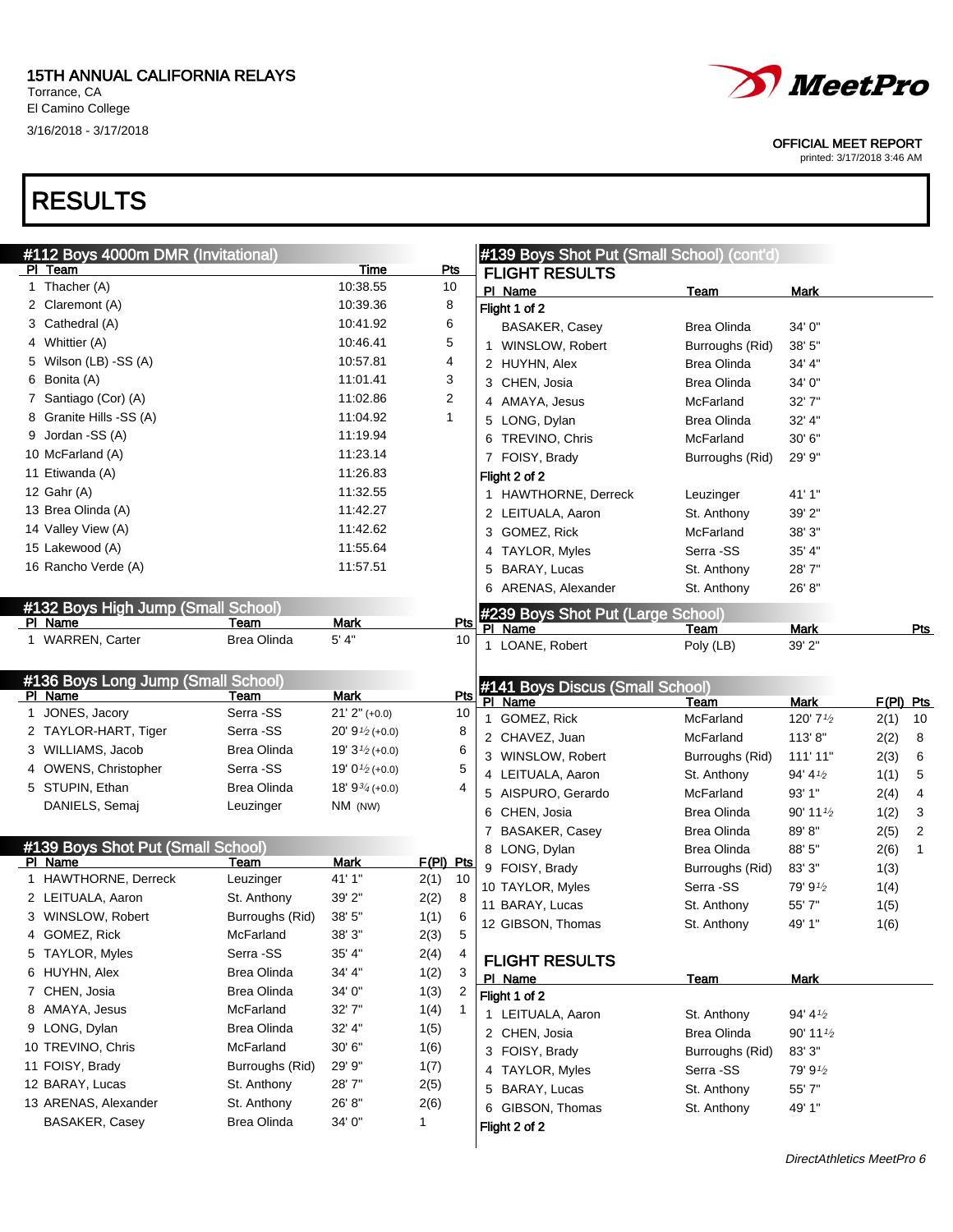El Camino College 3/16/2018 - 3/17/2018

### RESULTS



OFFICIAL MEET REPORT

| #141 Boys Discus (Small School) (cont'd) |                                |                 |              |              | #215 Girls 100 Meters (Large School) |                                |                 |       |
|------------------------------------------|--------------------------------|-----------------|--------------|--------------|--------------------------------------|--------------------------------|-----------------|-------|
| PI Name                                  | Team                           | Mark            |              |              | <b>Prelims</b>                       |                                |                 |       |
| 1 GOMEZ, Rick                            | McFarland                      | 120' 71/2       |              |              | PI Name                              | Team                           | <b>Time</b>     | H(PI) |
| 2 CHAVEZ, Juan                           | McFarland                      | 113'8"          |              |              | 1 AUGUSTINE, Ariyonna                | Poly (LB)                      | $12.11 (+0.3)q$ | 4(1)  |
| 3 WINSLOW, Robert                        | Burroughs (Rid)                | 111' 11"        |              |              | 2 ALLAIN, Mariah                     | La Sierra                      | $12.35 (+0.1)q$ | 6(1)  |
| 4 AISPURO, Gerardo                       | McFarland                      | 93' 1"          |              |              | 3 PREDIUM, Jaelyn                    | Poly (LB)                      | $12.62 (+0.3)q$ | 4(2)  |
| 5 BASAKER, Casey                         | <b>Brea Olinda</b>             | 89'8"           |              |              | 4 MCGEHEE, Chudney                   | Millikan                       | $12.65 (+0.3)q$ | 4(3)  |
| 6 LONG, Dylan                            | <b>Brea Olinda</b>             | 88' 5"          |              |              | 4 WALKER, Jaylen                     | Carson                         | $12.65 (+0.2)q$ | 7(1)  |
| #241 Boys Discus (Large School)          |                                |                 |              |              | 6 WILLIAMS, Kaitlyn                  | Carson                         | $12.69 (+0.1)q$ | 3(1)  |
| PI Name                                  | Team                           | <b>Mark</b>     | Pts          | $\mathbf{7}$ | WYNNE, Kobi                          | Burroughs (Bur)                | $12.71 (+0.1)q$ | 6(2)  |
| 1 LOANE, Robert                          | Poly (LB)                      | 107' 11 1/2     |              |              | 8 AVILA, Mia                         | Carondelet                     | $12.73 (+0.1)q$ | 3(2)  |
|                                          |                                |                 |              |              | 9 SMITH, Kennedy                     | Upland                         | $12.74 (+0.1)q$ | 5(1)  |
| #115 Girls 100 Meters (Small School)     |                                |                 |              |              | 10 KILSON, Naomi                     | Wilson (LB) -SS                | $12.79 (+0.1)$  | 5(2)  |
| <b>Prelims</b>                           |                                |                 |              |              | 11 BULLINGER, Le'airre               | Jordan -SS                     | $12.94 (+0.3)$  | 1(1)  |
| PI Name                                  | Team                           | Time            | H(PI)        |              | 12 APPLING, Danyiel                  | Etiwanda                       | $12.96 (+0.3)$  | 4(4)  |
| JOHNSON, Armiya                          | Compton                        | $12.84 (+0.1)$  | 3(1)         |              | 13 MCDANIEL, Raquel                  | Rancho Cucamon                 | $12.97 (+0.3)$  | 1(2)  |
| <b>REID, Destinee</b>                    | Serra -SS                      | $12.91 (+0.1)Q$ | 1(1)         |              | 14 NEIL, Haley                       | Los Osos                       | $13.03 (+0.1)$  | 3(3)  |
| BENTLEY, Sydney                          | St. Bernards                   | $12.94 (+0.2)Q$ | 2(1)         |              | 15 CLOWARD, Hayley                   | La Mirada                      | $13.06 (+0.1)$  | 3(4)  |
| EDWARDS, Vinae                           | St. Mary's Academ 13.24 (+0.1) |                 | 1(2)         |              | 16 SMITH, Kerrington                 | Upland                         | $13.10 (+0.3)$  | 4(5)  |
| WILLIAMS, Iyani                          | St. Mary's Academ 13.35 (+0.2) |                 | 2(2)         |              | 17 BUCKNER, Nakiya                   | La Sierra                      | $13.11 (+0.1)$  | 5(3)  |
| DAVIS, Larissa                           | Compton                        | $13.40 (+0.2)$  | 2(3)         |              | 18 BRANDON, Alani                    | Santiago (Cor)                 | $13.15 (+0.2)$  | 2(1)  |
| SKIPPER, Sydney                          | Brea Olinda                    | $13.49 (+0.2)$  | 2(4)         |              | 19 ARNOLD, Ashlee                    | Carson                         | $13.17 (+0.2)$  | 7(2)  |
| LACHMAN, Aliya                           | Brea Olinda                    | $13.63 (+0.2)$  | 2(5)         |              | 20 BROWN, Kimani                     | Jordan -SS                     | $13.18 (+0.3)$  | 1(3)  |
|                                          | <b>Brea Olinda</b>             |                 |              |              |                                      | Paramount                      |                 |       |
| WOOD, Faith                              |                                | $13.65 (+0.1)$  | 1(3)         |              | 20 MILLER, Ashley                    |                                | $13.18 (+0.1)$  | 5(4)  |
| OWENS, Janae                             | Compton                        | $14.26 (+0.2)$  | 2(6)         |              | 22 RABB, Jordan                      | Millikan                       | $13.19 (+0.1)$  | 3(5)  |
| KOPPEL, Symone                           | Granite Hills -SS              | $14.30 (+0.2)$  | 2(7)         |              | 23 CHANEY, A'lena                    | Jordan -SS                     | $13.26 (+0.3)$  | 4(6)  |
| BENSON, Sasha                            | Notre Dame Acad                | $14.66 (+0.1)$  | 3(2)         |              | 23 WOODS, Sanaia                     | Chaparral                      | $13.26 (+0.2)$  | 7(3)  |
| ANDRADE, Isabella                        | Notre Dame Acad                | $15.09$ (+0.1)  | 3(3)         |              | 25 GRIFFITH, Dionna                  | Wilson (LB) -SS                | $13.29 (+0.1)$  | 3(6)  |
|                                          |                                |                 |              |              | 25 DE LA MERCED, Kayla               | Golden Valley -SS 13.29 (+0.3) |                 | 4(7)  |
| <b>HEAT RESULTS</b>                      |                                |                 |              |              | 27 HOLLOWAY, Kamani                  | Carondelet                     | $13.36 (+0.3)$  | 1(4)  |
| <b>Prelims</b>                           |                                |                 |              |              | 28 POWELL, Jayla                     | Bonita                         | $13.41 (+0.2)$  | 2(2)  |
| PI Name                                  | Team                           | Time            |              |              | 29 ROY, Aleeza                       | Bonita                         | $13.43 (+0.1)$  | 3(7)  |
| Heat 1 of 3                              |                                |                 | Wind: (+0.1) |              | 30 LEWIS, Jasmyn                     | Golden Valley -SS 13.50 (+0.2) |                 | 7(4)  |
| 1 REID, Destinee                         | Serra -SS                      | 12.91Q          |              |              | 31 MCLAURIN, Cheyanne                | Bonita                         | $13.56 (+0.2)$  | 7(5)  |
| 2 EDWARDS, Vinae                         | St. Mary's Academ              | 13.24           |              |              | 32 COOKE, Micah                      | Los Osos                       | $13.61 (+0.3)$  | 1(5)  |
| 3 WOOD, Faith                            | <b>Brea Olinda</b>             | 13.65           |              |              | 33 MCLAURIN, Claudia                 | Rancho Cucamon                 | $13.63 (+0.1)$  | 3(8)  |
| Heat 2 of 3                              |                                |                 | Wind: (+0.2) |              | 34 DORAN, Savannah                   | Carondelet                     | $13.64 (+0.2)$  | 2(3)  |
| 1 BENTLEY, Sydney                        | St. Bernards                   | 12.94Q          |              |              | 35 JUAREZ, Riley                     | Los Osos                       | $13.65 (+0.1)$  | 6(3)  |
| 2 WILLIAMS, Iyani                        | St. Mary's Academ              | 13.35           |              |              | 36 PHILLIPS, Brooke                  | Carondelet                     | $13.71 (+0.2)$  | 2(4)  |
| 3 DAVIS, Larissa                         | Compton                        | 13.40           |              |              | 37 KELLER, Jailah                    | Golden Valley -SS              | $13.83 (+0.3)$  | 1(6)  |
| 4 SKIPPER, Sydney                        | Brea Olinda                    | 13.49           |              |              | 38 FALCON, Cristina                  | Santiago (Cor)                 | $13.84 (+0.2)$  | 7(6)  |
| 5 LACHMAN, Aliya                         | Brea Olinda                    | 13.63           |              |              | 39 BURR, Jordan                      | Chaparral                      | $14.07 (+0.3)$  | 1(7)  |
| 6 OWENS, Janae                           | Compton                        | 14.26           |              |              | 40 MALLORY, Antonia                  | <b>Valley View</b>             | $14.08 (+0.1)$  | 5(5)  |
| 7 KOPPEL, Symone                         | Granite Hills -SS              | 14.30           |              |              | 41 SUTTON, Dejanae                   | Rancho Verde                   | $14.33 (+0.3)$  | 4(8)  |
| Heat 3 of 3                              |                                |                 | Wind: (+0.1) |              | 42 KARIMU, Vanessa                   | Rancho Cucamon                 | $14.40 (+0.1)$  | 6(4)  |
| 1 JOHNSON, Armiya                        | Compton                        | 12.84           |              |              | 43 LEWIS, Semaje                     | <b>Valley View</b>             | $14.53 (+0.2)$  | 7(7)  |
| 2 BENSON, Sasha                          | Notre Dame Acad                | 14.66           |              |              | 44 GUTIERREZ, Madeline               | La Mirada                      | $14.54(+0.1)$   | 6(5)  |
| 3 ANDRADE, Isabella                      | Notre Dame Acad                | 15.09           |              |              | 45 BROOKS, Leilani                   | Santiago (Cor)                 | $14.58 (+0.2)$  | 2(5)  |
|                                          |                                |                 |              |              |                                      |                                |                 |       |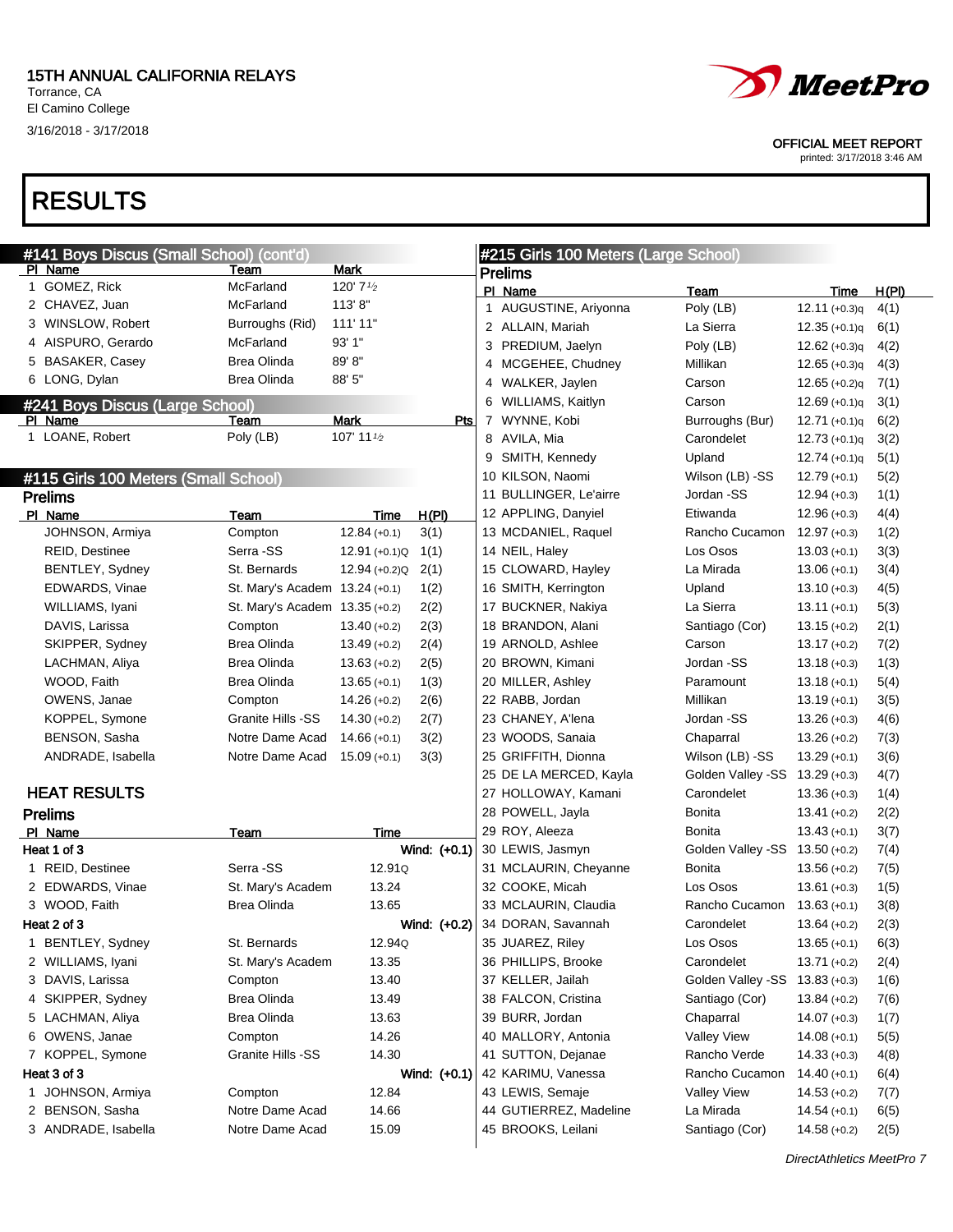El Camino College 3/16/2018 - 3/17/2018



OFFICIAL MEET REPORT

printed: 3/17/2018 3:46 AM

| #215 Girls 100 Meters (Large School) (cont'd) |                    |                    |                | #215 Girls 100 Meters (Large School) (cont'd)      |                    |          |                |
|-----------------------------------------------|--------------------|--------------------|----------------|----------------------------------------------------|--------------------|----------|----------------|
| <b>Prelims</b>                                |                    |                    |                | <b>Prelims</b>                                     |                    |          |                |
| PI Name                                       | Team               | Time               | H(PI)          | PI Name                                            | <b>Team</b>        | Time     |                |
| 46 SMITH, Edrianna                            | Paramount          | $15.43 (+0.2)$     | 7(8)           | 2 WYNNE, Kobi                                      | Burroughs (Bur)    | 12.71q   |                |
|                                               |                    |                    |                | 3 JUAREZ, Riley                                    | Los Osos           | 13.65    |                |
| <b>HEAT RESULTS</b>                           |                    |                    |                | 4 KARIMU, Vanessa                                  | Rancho Cucamon     | 14.40    |                |
| <b>Prelims</b>                                |                    |                    |                | 5 GUTIERREZ, Madeline                              | La Mirada          | 14.54    |                |
| PI Name                                       | Team               | Time               |                | Heat 7 of 7                                        |                    |          | Wind: (+0.2)   |
| Heat 1 of 7                                   |                    |                    | Wind: (+0.3)   | 1 WALKER, Jaylen                                   | Carson             | 12.65q   |                |
| 1 BULLINGER, Le'airre                         | Jordan -SS         | 12.94              |                | 2 ARNOLD, Ashlee                                   | Carson             | 13.17    |                |
| 2 MCDANIEL, Raquel                            | Rancho Cucamon     | 12.97              |                | 3 WOODS, Sanaia                                    | Chaparral          | 13.26    |                |
| 3 BROWN, Kimani                               | Jordan -SS         | 13.18              |                | 4 LEWIS, Jasmyn                                    | Golden Valley -SS  | 13.50    |                |
| 4 HOLLOWAY, Kamani                            | Carondelet         | 13.36              |                | 5 MCLAURIN, Cheyanne                               | Bonita             | 13.56    |                |
| 5 COOKE, Micah                                | Los Osos           | 13.61              |                | 6 FALCON, Cristina                                 | Santiago (Cor)     | 13.84    |                |
| 6 KELLER, Jailah                              | Golden Valley -SS  | 13.83              |                | 7 LEWIS, Semaje                                    | <b>Valley View</b> | 14.53    |                |
| 7 BURR, Jordan                                | Chaparral          | 14.07              |                | 8 SMITH, Edrianna                                  | Paramount          | 15.43    |                |
| Heat 2 of 7                                   |                    |                    | Wind: (+0.2)   | #125 Girls 3200 Meters (Small School)              |                    |          |                |
| 1 BRANDON, Alani                              | Santiago (Cor)     | 13.15              |                | PI Name                                            | <u>Team</u>        | Time     | <u>Pts</u>     |
| 2 POWELL, Jayla                               | Bonita             | 13.41              |                | 1 RECINOS, Lin Yi                                  | <b>Brea Olinda</b> | 12:22.60 | 10             |
| 3 DORAN, Savannah                             | Carondelet         | 13.64              |                | 2 GEVIRTZMAN, Aiko                                 | <b>Brea Olinda</b> | 12:47.21 | 8              |
| 4 PHILLIPS, Brooke                            | Carondelet         | 13.71              |                | 3 MCCLUNE, Amy                                     | Notre Dame Acad    | 13:02.45 | 6              |
| 5 BROOKS, Leilani                             | Santiago (Cor)     | 14.58              |                |                                                    |                    |          |                |
| Heat 3 of 7                                   |                    |                    |                | Wind: (+0.1) #225 Girls 3200 Meters (Large School) |                    |          |                |
| 1 WILLIAMS, Kaitlyn                           | Carson             | 12.69 <sub>q</sub> |                | PI Name                                            | Team               | Time     | <b>Pts</b>     |
| 2 AVILA, Mia                                  | Carondelet         | 12.73q             |                | 1 VIRTUE, Emily                                    | Burroughs (Bur)    | 11:14.60 | 10             |
| 3 NEIL, Haley                                 | Los Osos           | 13.03              |                | 2 SCHUMANN, Clare                                  | Carondelet         | 11:37.03 | 8              |
| 4 CLOWARD, Hayley                             | La Mirada          | 13.06              |                | 3 LIMA, Kimberly                                   | Rancho Verde       | 11:38.58 | 6              |
| 5 RABB, Jordan                                | Millikan           | 13.19              |                | 4 CARTER, Emily                                    | Claremont          | 11:48.81 | 5              |
| 6 GRIFFITH, Dionna                            | Wilson (LB) -SS    | 13.29              |                | 5 WARD, Alyssa                                     | <b>Bonita</b>      | 11:50.73 | 4              |
| 7 ROY, Aleeza                                 | Bonita             | 13.43              |                | 6 AYALA, Alejandra                                 | Paramount          | 11:53.55 | 3              |
| 8 MCLAURIN, Claudia                           | Rancho Cucamon     | 13.63              |                | 7 GUERRERO, Haleigh                                | Claremont          | 11:56.25 | $\overline{c}$ |
| Heat 4 of 7                                   |                    |                    | Wind: (+0.3)   | 8 DORANTES, Grace                                  | Claremont          | 11:57.48 | 1              |
| 1 AUGUSTINE, Ariyonna                         | Poly (LB)          | 12.11q             |                | 9 HUNTLEY, Elani                                   | Valley View        | 12:01.69 |                |
| 2 PREDIUM, Jaelyn                             | Poly (LB)          | 12.62q             |                | 10 KUHN, Madison                                   | Rancho Cucamon     | 12:04.49 |                |
| 3 MCGEHEE, Chudney                            | Millikan           | 12.65q             |                | 11 SCHEMENAUER, Lanie                              | Rancho Cucamon     | 12:06.92 |                |
| 4 APPLING, Danyiel                            | Etiwanda           | 12.96              |                | 12 CLAXTON, Lorelei                                | Bonita             | 12:15.90 |                |
| 5 SMITH, Kerrington                           | Upland             | 13.10              |                | 13 EDMONDS, Sydnee                                 | Santiago (Cor)     | 12:17.71 |                |
| 6 CHANEY, A'lena                              | Jordan -SS         | 13.26              |                | 14 CUNNINGHAM, Taryn                               | Carondelet         | 12:24.74 |                |
| 7 DE LA MERCED, Kayla                         | Golden Valley -SS  | 13.29              |                | 15 TRILEVSKY, Jillian                              | Carondelet         | 12:30.05 |                |
| 8 SUTTON, Dejanae                             | Rancho Verde       | 14.33              |                | 16 ABARCA, Priscilla                               | Santiago (Cor)     | 12:38.98 |                |
| Heat 5 of 7                                   |                    |                    | Wind: $(+0.1)$ | 17 HANLEY, Olivia                                  | Upland             | 12:43.95 |                |
| 1 SMITH, Kennedy                              | Upland             | 12.74q             |                | 18 PERALTA, Evelyn                                 | Lakewood           | 12:51.56 |                |
| 2 KILSON, Naomi                               | Wilson (LB) -SS    | 12.79              |                | 19 HERNANDEZ, Jessica                              | Santiago (Cor)     | 12:55.41 |                |
| 3 BUCKNER, Nakiya                             | La Sierra          | 13.11              |                | 20 BRAKER, Haley                                   | Rancho Cucamon     | 13:02.07 |                |
| 4 MILLER, Ashley                              | Paramount          | 13.18              |                |                                                    |                    |          |                |
| 5 MALLORY, Antonia                            | <b>Valley View</b> | 14.08              |                |                                                    |                    |          |                |
| Heat 6 of 7                                   |                    |                    | Wind: (+0.1)   |                                                    |                    |          |                |
| 1 ALLAIN, Mariah                              | La Sierra          | 12.35q             |                |                                                    |                    |          |                |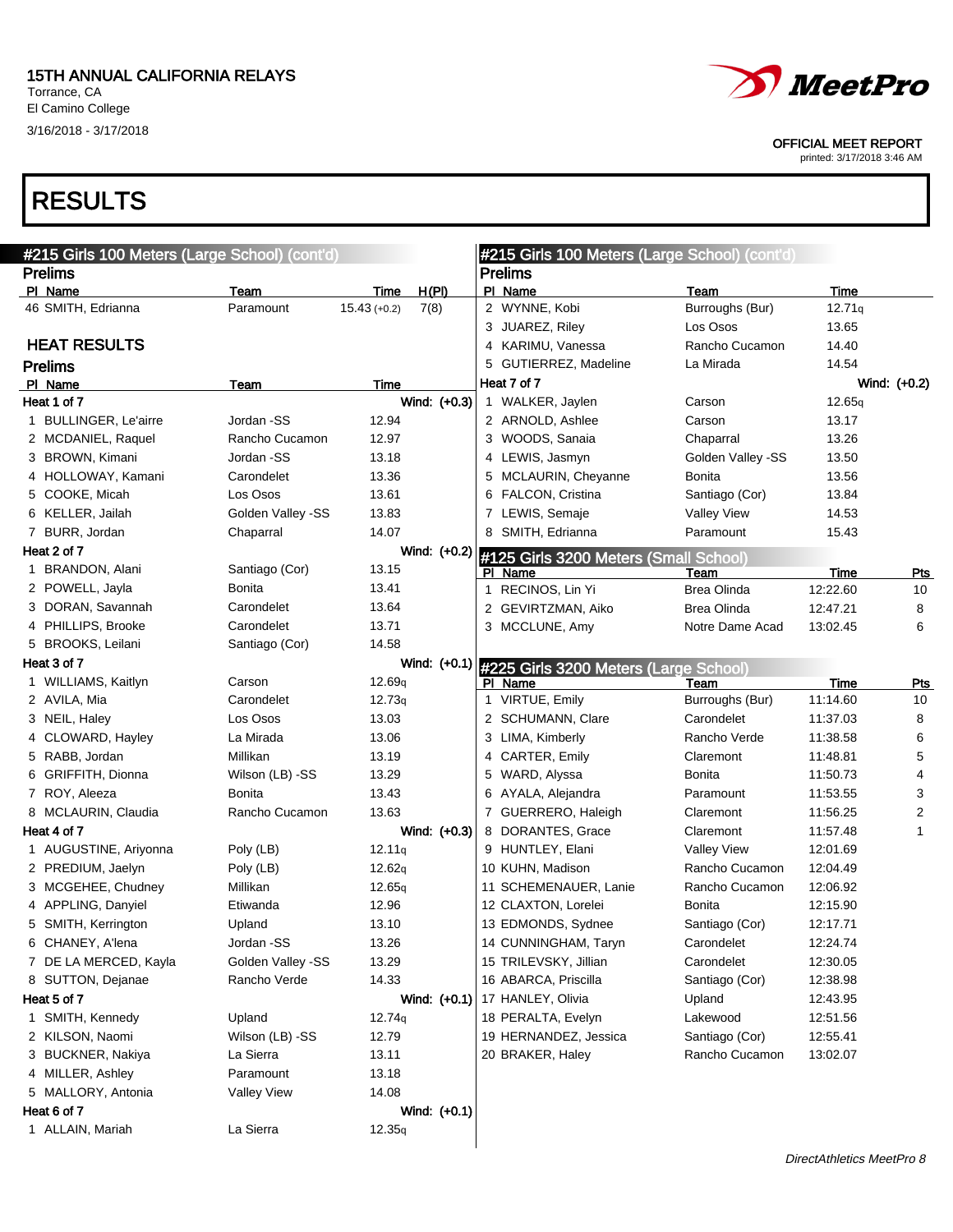3/16/2018 - 3/17/2018

### RESULTS



OFFICIAL MEET REPORT

| #129 Girls 300m Hurdles (Small School) |                    |             |                  |                |                | #229 Girls 300m Hurdles (Large School) (cont'd) |                    |                    |             |    |
|----------------------------------------|--------------------|-------------|------------------|----------------|----------------|-------------------------------------------------|--------------------|--------------------|-------------|----|
| PI Name                                | Team               | Time        | H(PI) Pts        |                |                | <b>SECTION RESULTS</b>                          |                    |                    |             |    |
| 1 NETTLES, Tajanae                     | St. Mary's Academ  | 48.69       | 2(1)             |                | PI Name        |                                                 | Team               | Time               |             |    |
| 2 BROWN, Kalea                         | Serra -SS          | 48.88       | 2(2)             |                | Section 1 of 4 |                                                 |                    |                    |             |    |
| 3 HARTSFIELD, Genesis                  | Brea Olinda        | 51.75       | 2(3)             | 8              |                | 1 PAYNE, Kenya                                  | Poly (LB)          | 45.11              |             |    |
| 4 SANTUCI, Jessica                     | <b>Brea Olinda</b> | 53.30       | 2(4)             | 6              |                | 2 GRADY, Jordyn                                 | Upland             | 45.36              |             |    |
| 5 HERRERA, Marisol                     | McFarland          | 58.49       | 1(1)             | 5              |                | 3 DAYE, Chelsea                                 | Upland             | 46.37              |             |    |
| 6 SMITH, Jamie                         | Notre Dame Acad    | 1:00.35     | 2(5)             |                |                | 4 FERGUSON, Mya                                 | Wilson (LB) -SS    | 47.56              |             |    |
| 7 SANTIAGO, Rebeca                     | McFarland          | 1:02.93     | 1(2)             |                |                | 5 ANGUIANO, Citlalli                            | La Mirada          | 49.27              |             |    |
|                                        |                    |             |                  |                |                | 6 BRANDON, Alani                                | Santiago (Cor)     | 49.86              |             |    |
| <b>SECTION RESULTS</b>                 |                    |             |                  |                |                | 7 EVANS, Tierra                                 | Poly (LB)          | 49.92              |             |    |
| PI Name                                | Team               | Time        |                  |                |                | 8 GRANT, Taj                                    | Poly (LB)          | 50.34              |             |    |
| Section 1 of 2                         |                    |             |                  |                |                | 9 THOMAS, Donyale                               | Etiwanda           | 54.28              |             |    |
| 1 HERRERA, Marisol                     | McFarland          | 58.49       |                  |                | Section 2 of 4 |                                                 |                    |                    |             |    |
| 2 SANTIAGO, Rebeca                     | McFarland          | 1:02.93     |                  |                |                | 1 JUAREZ, Riley                                 | Los Osos           | 50.12              |             |    |
| Section 2 of 2                         |                    |             |                  |                |                | 2 TURNER, Indiah                                | Carson             | 50.48              |             |    |
| 1 NETTLES, Tajanae                     | St. Mary's Academ  | 48.69       |                  |                |                | 3 SANDUHU, Averine                              | Rancho Verde       | 50.98              |             |    |
| 2 BROWN, Kalea                         | Serra -SS          | 48.88       |                  |                |                | 4 RAY, Liana                                    | <b>Valley View</b> | 51.97              |             |    |
| 3 HARTSFIELD, Genesis                  | Brea Olinda        | 51.75       |                  |                |                | 5 SAMUEL, Gabrielle                             | Rancho Verde       | 52.03              |             |    |
| 4 SANTUCI, Jessica                     | Brea Olinda        | 53.30       |                  |                | 6.             | JAUREGUI, Chaslyn                               | Los Osos           | 53.52              |             |    |
| 5 SMITH, Jamie                         | Notre Dame Acad    | 1:00.35     |                  |                |                | 7 HARVEY, Journee                               | Carondelet         | 53.65              |             |    |
| #229 Girls 300m Hurdles (Large School) |                    |             |                  |                |                | 8 LIVERMORE, Brittney                           | Santiago (Cor)     | 54.46              |             |    |
| PI Name                                | Team               | <b>Time</b> | <u>H(PI) Pts</u> |                | Section 3 of 4 |                                                 |                    |                    |             |    |
| 1 PAYNE, Kenya                         | Poly (LB)          | 45.11       | 1(1)             | 10             |                | 1 BELL, Daila                                   | Carson             | 49.22              |             |    |
| 2 GRADY, Jordyn                        | Upland             | 45.36       | 1(2)             | 8              |                | 2 BANAHENE, Felicia                             | Rancho Cucamon     | 51.27              |             |    |
| 3 DAYE, Chelsea                        | Upland             | 46.37       | 1(3)             | 6              |                | 3 GUTIERREZ, Madeline                           | La Mirada          | 52.66              |             |    |
| 4 FERGUSON, Mya                        | Wilson (LB) -SS    | 47.56       | 1(4)             | 5              |                | 4 FISHER, Rachel                                | Claremont          | 55.58              |             |    |
| 5 BELL, Daila                          | Carson             | 49.22       | 3(1)             | 4              | 5 DO, Kieu     |                                                 | Claremont          | 55.70              |             |    |
| 6 ANGUIANO, Citlalli                   | La Mirada          | 49.27       | 1(5)             | 3              | Section 4 of 4 |                                                 |                    |                    |             |    |
| 7 BRANDON, Alani                       | Santiago (Cor)     | 49.86       | 1(6)             | $\overline{c}$ |                | 1 AFZELIUS, Hanna                               | Lakewood           | 55.59              |             |    |
| 8 EVANS, Tierra                        | Poly (LB)          | 49.92       | 1(7)             | 1              |                | 2 GRAHAM, Justina                               | Carson             | 57.52              |             |    |
| 9 JUAREZ, Riley                        | Los Osos           | 50.12       | 2(1)             |                |                |                                                 |                    |                    |             |    |
| 10 GRANT, Taj                          | Poly (LB)          | 50.34       | 1(8)             |                | PI Team        | #3 Girls 4 x 200m Relay (Frosh/Soph)            |                    | Time               | $H(PI)$ Pts |    |
| 11 TURNER, Indiah                      | Carson             | 50.48       | 2(2)             |                |                | 1 Leuzinger (A)                                 |                    | 1:45.77            | 2(1)        | 10 |
| 12 SANDUHU, Averine                    | Rancho Verde       | 50.98       | 2(3)             |                |                | 2 Wilson (LB) -SS (A)                           |                    | 1:47.98            | 2(2)        | 8  |
| 13 BANAHENE, Felicia                   | Rancho Cucamon     | 51.27       | 3(2)             |                |                | 3 Poly (LB) (A)                                 |                    | 1:48.34            | 2(3)        | 6  |
| 14 RAY, Liana                          | <b>Valley View</b> | 51.97       | 2(4)             |                |                | 4 Carson (A)                                    |                    | 1:49.81            | 2(4)        | 5  |
| 15 SAMUEL, Gabrielle                   | Rancho Verde       | 52.03       | 2(5)             |                |                | 5 Upland (A)                                    |                    | 1:50.46            | 2(5)        | 4  |
| 16 GUTIERREZ, Madeline                 | La Mirada          | 52.66       | 3(3)             |                |                | 6 Etiwanda (A)                                  |                    | 1:51.72            | 1(1)        | 3  |
| 17 JAUREGUI, Chaslyn                   | Los Osos           | 53.52       | 2(6)             |                |                | 7 St. Mary's Academy (A)                        |                    | 1:54.74            | 1(2)        | 2  |
| 18 HARVEY, Journee                     | Carondelet         | 53.65       | 2(7)             |                |                |                                                 |                    |                    |             |    |
| 19 THOMAS, Donyale                     | Etiwanda           | 54.28       | 1(9)             |                |                | 8 Golden Valley -SS (A)                         |                    | 1:55.45<br>2:00.61 | 2(6)        | 1  |
| 20 LIVERMORE, Brittney                 | Santiago (Cor)     | 54.46       | 2(8)             |                |                | 9 Claremont (A)                                 |                    | 2:00.70            | 1(3)        |    |
| 21 FISHER, Rachel                      | Claremont          | 55.58       | 3(4)             |                |                | 10 Santiago (Cor) (A)                           |                    |                    | 1(4)        |    |
| 22 AFZELIUS, Hanna                     | Lakewood           | 55.59       | 4(1)             |                |                | 11 Paramount (A)                                |                    | 2:04.15            | 1(5)        |    |
| 23 DO, Kieu                            | Claremont          | 55.70       | 3(5)             |                |                | 12 Rancho Cucamonga (A)                         |                    | 2:06.49            | 2(7)        |    |
| 24 GRAHAM, Justina                     | Carson             | 57.52       | 4(2)             |                |                | 13 Brea Olinda (A)                              |                    | 2:07.76            | 2(8)        |    |
|                                        |                    |             |                  |                |                | 14 Los Osos (A)                                 |                    | 2:07.96            | 1(6)        |    |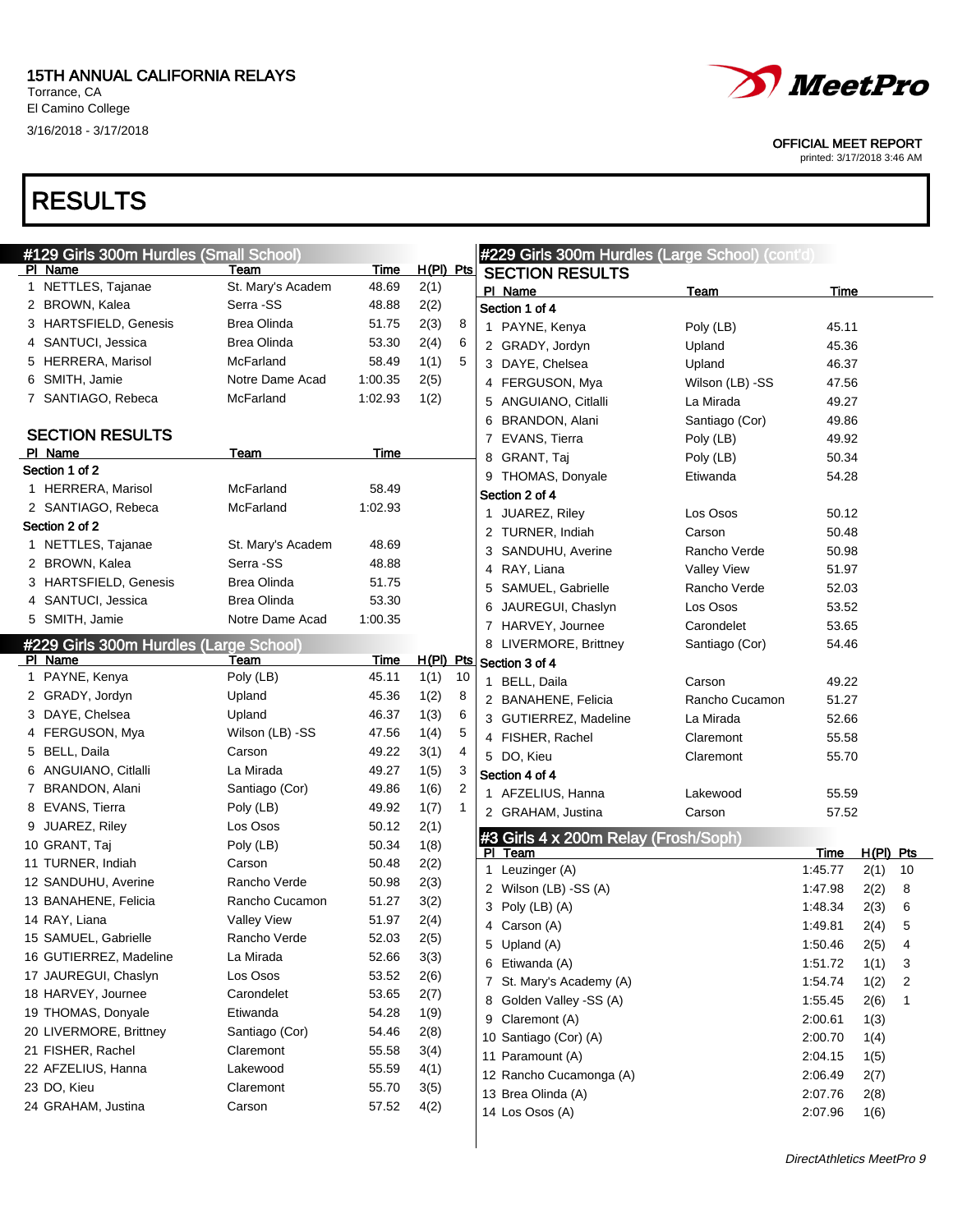#### 15TH ANNUAL CALIFORNIA RELAYS

Torrance, CA El Camino College 3/16/2018 - 3/17/2018

# *MeetPro*

OFFICIAL MEET REPORT

printed: 3/17/2018 3:46 AM

 $\overline{\phantom{a}}$ 

### RESULTS

| #3 Girls 4 x 200m Relay (Frosh/Soph) (cont'd) |         |                        | #103 Girls 4 x 200m Relay (Invitational) (cont'd) |         |                  |                |
|-----------------------------------------------|---------|------------------------|---------------------------------------------------|---------|------------------|----------------|
| <b>SECTION RESULTS</b>                        |         |                        | PI Team                                           | Time    |                  |                |
| PI Team                                       | Time    |                        | 4 Los Osos (A)                                    | 1:48.67 |                  |                |
| Section 1 of 2                                |         |                        | 5 Rancho Cucamonga (A)                            | 1:49.09 |                  |                |
| 1 Etiwanda (A)                                | 1:51.72 |                        | Chaparral (A)<br>6                                | 1:51.34 |                  |                |
| 2 St. Mary's Academy (A)                      | 1:54.74 |                        | 7 Santiago (Cor) (A)                              | 1:55.29 |                  |                |
| 3 Claremont (A)                               | 2:00.61 |                        | 8 Paramount (A)                                   | 1:56.33 |                  |                |
| 4 Santiago (Cor) (A)                          | 2:00.70 |                        | Section 3 of 3                                    |         |                  |                |
| 5 Paramount (A)                               | 2:04.15 |                        | 1 Bonita (A)                                      | 1:42.76 |                  |                |
| 6 Los Osos (A)                                | 2:07.96 |                        | 2 Carson (A)                                      | 1:44.24 |                  |                |
| Section 2 of 2                                |         |                        | 3 Carondelet (A)                                  | 1:45.17 |                  |                |
| 1 Leuzinger (A)                               | 1:45.77 |                        | Brea Olinda (A)<br>4                              | 1:45.40 |                  |                |
| 2 Wilson (LB) -SS (A)                         | 1:47.98 |                        | 5 St. Mary's Academy (A)                          | 1:45.61 |                  |                |
| 3 Poly (LB) (A)                               | 1:48.34 |                        | #9 Girls 800m SMR (Frosh/Soph)                    |         |                  |                |
| 4 Carson (A)                                  | 1:49.81 |                        | PI Team                                           | Time    | H(PI) Pts        |                |
| 5 Upland (A)                                  | 1:50.46 |                        | 1 Leuzinger (A)                                   | 1:51.32 | 2(1)             | 10             |
| 6 Golden Valley -SS (A)                       | 1:55.45 |                        | 2 Wilson (LB) -SS (A)                             | 1:56.03 | 2(2)             | 8              |
| 7 Rancho Cucamonga (A)                        | 2:06.49 |                        | 3 Lakewood (A)                                    | 1:57.66 | 2(3)             | 6              |
| 8 Brea Olinda (A)                             | 2:07.76 |                        | 4 St. Mary's Academy (A)                          | 2:05.00 | 1(1)             | 5              |
| #103 Girls 4 x 200m Relay (Invitational)      |         |                        | 5<br>Rancho Cucamonga (A)                         | 2:07.15 | 2(4)             | 4              |
| PI Team                                       | Time    | $H(PI)$ Pts            | Brea Olinda (A)<br>6                              | 2:08.47 | 1(2)             | 3              |
| 1 Bonita (A)                                  | 1:42.76 | 3(1)<br>10             | 7 Santiago (Cor) (A)                              | 2:10.31 | 1(3)             | $\overline{2}$ |
| 2 Wilson (LB) -SS (A)                         | 1.43.97 | 2(1)<br>8              | 8 Los Osos (A)                                    | 2:12.27 | 1(4)             | $\mathbf{1}$   |
| 3 Carson (A)                                  | 1.44.24 | 3(2)<br>6              | 9 Carson (A)                                      | 2:14.23 | 2(5)             |                |
| 4 Carondelet (A)                              | 1:45.17 | 3(3)<br>5              | 10 Claremont (A)                                  | 2:18.03 | 2(6)             |                |
| 5 Brea Olinda (A)                             | 1:45.40 | 3(4)<br>4              | 11 Paramount (A)                                  | 2:19.17 | 1(5)             |                |
| 6 St. Mary's Academy (A)                      | 1:45.61 | 3(5)<br>3              |                                                   |         |                  |                |
| 7 Notre Dame (SO) -SS (A)                     | 1.46.65 | 2(2)<br>$\overline{c}$ | <b>SECTION RESULTS</b>                            |         |                  |                |
| Jordan -SS (A)<br>8                           | 1:48.25 | 2(3)<br>$\mathbf{1}$   | PI Team                                           | Time    |                  |                |
| 9 Los Osos (A)                                | 1:48.67 | 2(4)                   | Section 1 of 2                                    |         |                  |                |
| 10 Rancho Cucamonga (A)                       | 1:49.09 | 2(5)                   | 1 St. Mary's Academy (A)                          | 2:05.00 |                  |                |
| 11 Chaparral (A)                              | 1:51.34 | 2(6)                   | 2 Brea Olinda (A)                                 | 2:08.47 |                  |                |
| 12 Claremont (A)                              | 1:52.35 | 1(1)                   | 3 Santiago (Cor) (A)                              | 2:10.31 |                  |                |
| 13 Santiago (Cor) (A)                         | 1:55.29 | 2(7)                   | 4 Los Osos (A)                                    | 2:12.27 |                  |                |
| 14 Paramount (A)                              | 1:56.33 | 2(8)                   | 5 Paramount (A)                                   | 2:19.17 |                  |                |
| 15 Notre Dame Acad (LA) -SS (A)               | 1.59.85 | 1(2)                   | Section 2 of 2                                    |         |                  |                |
| 16 Valley View (A)                            | 2:06.80 | 1(3)                   | 1 Leuzinger (A)                                   | 1:51.32 |                  |                |
|                                               |         |                        | 2 Wilson (LB) -SS (A)                             | 1:56.03 |                  |                |
| <b>SECTION RESULTS</b>                        |         |                        | 3 Lakewood (A)                                    | 1:57.66 |                  |                |
| PI Team                                       | Time    |                        | 4 Rancho Cucamonga (A)                            | 2:07.15 |                  |                |
| Section 1 of 3                                |         |                        | 5 Carson (A)                                      | 2:14.23 |                  |                |
| 1 Claremont (A)                               | 1:52.35 |                        | 6 Claremont (A)                                   | 2:18.03 |                  |                |
| 2 Notre Dame Acad (LA) -SS (A)                | 1:59.85 |                        | #109 Girls 1600m SMR (Invitational)               |         |                  |                |
| 3 Valley View (A)                             | 2:06.80 |                        | PI Team                                           | Time    | <u>H(PI) Pts</u> |                |
| Section 2 of 3                                |         |                        | 1 Wilson (LB) -SS (A)                             | 4:11.59 | $2(1)$ 10        |                |
| 1 Wilson (LB) -SS (A)                         | 1:43.97 |                        | 2 Notre Dame Acad (LA) -SS (A)                    | 4:22.67 | 2(2)             | - 8            |
| 2 Notre Dame (SO) -SS (A)                     | 1:46.65 |                        | 3 St. Mary's Academy (A)                          | 4:30.94 | 1(1) 6           |                |
| 3 Jordan - SS (A)                             | 1:48.25 |                        | 4 Valley View (A)                                 | 4:31.58 | 2(3) 5           |                |
|                                               |         |                        |                                                   |         |                  |                |

DirectAthletics MeetPro 10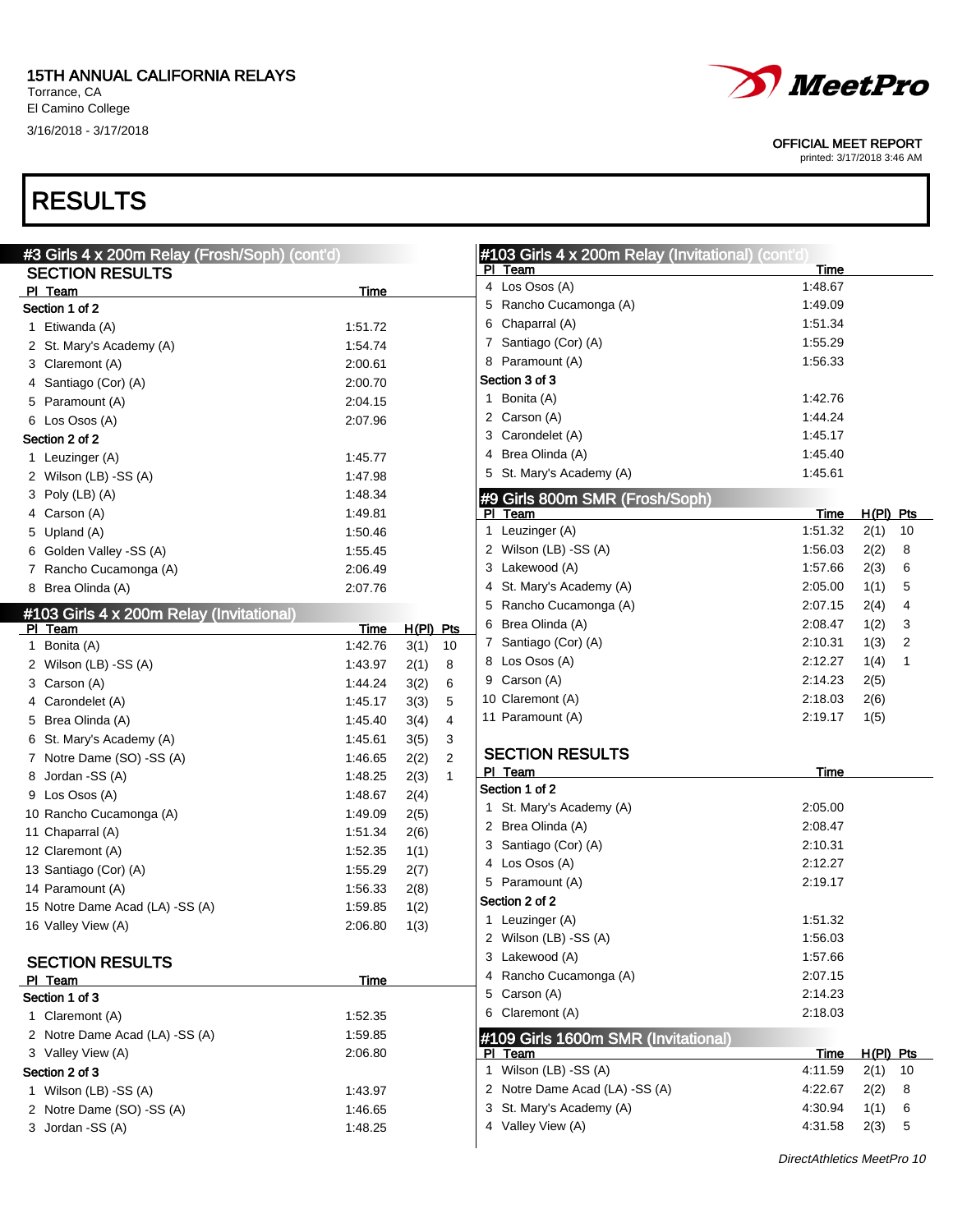El Camino College 3/16/2018 - 3/17/2018



#### OFFICIAL MEET REPORT

printed: 3/17/2018 3:46 AM

| #109 Girls 1600m SMR (Invitational) (cont'd) |                        |             |           |              | #131 Girls High Jump (Small School) (cont'd) |                                             |                                            |           |     |
|----------------------------------------------|------------------------|-------------|-----------|--------------|----------------------------------------------|---------------------------------------------|--------------------------------------------|-----------|-----|
| PI Team                                      |                        | Time        | H(PI) Pts |              | PI Name                                      | Team                                        | <b>Mark</b>                                |           |     |
| 5 Santiago (Cor) (A)                         |                        | 4:43.24     | 1(2)      | 4            | 6 MORERA, Madie                              | Notre Dame Acad 3' 6"                       |                                            |           |     |
| 6 Paramount (A)                              |                        | 4:44.02     | 1(3)      | 3            | Flight 2 of 2                                |                                             |                                            |           |     |
| 7 Rancho Cucamonga (A)                       |                        | 4:46.37     | 2(4)      | 2            | 1 LEE, London                                | St. Anthony                                 | 4' 8''                                     |           |     |
| 8 Los Osos (A)                               |                        | 4.51.96     | 1(4)      | $\mathbf{1}$ | #135 Girls Long Jump (Small School)          |                                             |                                            |           |     |
|                                              |                        |             |           |              | PI Name                                      | Team                                        | Mark                                       | F(PI) Pts |     |
| <b>SECTION RESULTS</b>                       |                        |             |           |              | 1 ATKINSON, Asjah                            | St. Anthony                                 | $18' 4'' (+0.4)$                           | 2(1)      | 10  |
| PI Team                                      |                        | Time        |           |              | 2 BROWN, Kalea                               | Serra -SS                                   | $16' 10'' (+0.0)$                          | 2(2)      | 8   |
| Section 1 of 2                               |                        |             |           |              | 3 SKIPPER, Sydney                            | Brea Olinda                                 | 16' $8\frac{1}{2}$ (+1.6)                  | 2(3)      | 6   |
| 1 St. Mary's Academy (A)                     |                        | 4:30.94     |           |              | 4 LACHMAN, Aliya                             | Brea Olinda                                 | 15' $3\frac{1}{2}$ (+0.0)                  | 1(1)      | 5   |
| 2 Santiago (Cor) (A)                         |                        | 4:43.24     |           |              | 5 PERKINS, Alani                             | St. Mary's Academ 15' $1\frac{3}{4}$ (+1.0) |                                            | 2(4)      | 4   |
| 3 Paramount (A)                              |                        | 4:44.02     |           |              | 6 LAMBEY, Iliyani                            | Notre Dame Acad 14' 10" (+1.3)              |                                            | 2(5)      | 3   |
| 4 Los Osos (A)                               |                        | 4.51.96     |           |              | 7 KANG, Anna                                 | Brea Olinda                                 | $14' 8'' (+1.9)$                           | 2(6)      | 2   |
| Section 2 of 2                               |                        |             |           |              | 8 EDWARDS, Vinae                             | St. Mary's Academ14' 2" (-0.5)              |                                            | 2(7)      | 1   |
| 1 Wilson (LB) -SS (A)                        |                        | 4:11.59     |           |              | 9 STRAWN, Gabrielle                          | Notre Dame Acad 13' 4 <sup>1/2</sup> (+3.9) |                                            | 1(2)      |     |
| 2 Notre Dame Acad (LA) -SS (A)               |                        | 4:22.67     |           |              |                                              |                                             |                                            |           |     |
| 3 Valley View (A)                            |                        | 4:31.58     |           |              | <b>FLIGHT RESULTS</b>                        |                                             |                                            |           |     |
| 4 Rancho Cucamonga (A)                       |                        | 4:46.37     |           |              | PI Name                                      | Team                                        | <b>Mark</b>                                |           |     |
| #111 Girls 4000m DMR (Invitational)          |                        |             |           |              | Flight 1 of 2                                |                                             |                                            |           |     |
| PI Team                                      |                        | Time        |           | Pts          | 1 LACHMAN, Aliya                             | Brea Olinda                                 | 15' $3\frac{1}{2}$ (+0.0)                  |           |     |
| 1 Claremont (A)                              |                        | 12:29.80    |           | 10           | 2 STRAWN, Gabrielle                          | Notre Dame Acad 13' $4\frac{1}{2}$ (+3.9)   |                                            |           |     |
| 2 Santiago (Cor) (A)                         |                        | 12:48.05    |           | 8            | Flight 2 of 2                                |                                             |                                            |           |     |
| 3 Granite Hills -SS (A)                      |                        | 12:55.46    |           | 6            | 1 ATKINSON, Asjah                            | St. Anthony                                 | $18' 4'' (+0.4)$                           |           |     |
| 4 Brea Olinda (A)                            |                        | 12:56.14    |           | 5            | 2 BROWN, Kalea                               | Serra -SS                                   | $16' 10'' (+0.0)$                          |           |     |
| 5 McFarland (A)                              |                        | 13:13.29    |           | 4            | 3 SKIPPER, Sydney                            | Brea Olinda                                 | 16' $8\frac{1}{2}(+1.6)$                   |           |     |
| 6 Carondelet (A)                             |                        | 13:15.30    |           | 3            | 4 PERKINS, Alani                             | St. Mary's Academ 15' $1\frac{3}{4}(+1.0)$  |                                            |           |     |
| 7 Wilson (LB) -SS (A)                        |                        | 13:35.75    |           | 2            | 5 LAMBEY, Iliyani                            | Notre Dame Acad 14' 10" (+1.3)              |                                            |           |     |
| 8 Bonita (A)                                 |                        | 13:47.93    |           | 1            | 6 KANG, Anna                                 | Brea Olinda                                 | $14' 8'' (+1.9)$                           |           |     |
| 9 Valley View (A)                            |                        | 15:45.19    |           |              | 7 EDWARDS, Vinae                             | St. Mary's Academ14' 2" (-0.5)              |                                            |           |     |
|                                              |                        |             |           |              | #137 Girls Triple Jump (Small School)        |                                             |                                            |           |     |
| #131 Girls High Jump (Small School)          |                        |             |           |              | PI Name                                      | Team                                        | Mark                                       |           | Pts |
| PI Name                                      | Team                   | <b>Mark</b> |           | $F(PI)$ Pts  | 1 HOWARD, Micah                              | St. Mary's Academ 33' $6\frac{3}{4}$ (+0.0) |                                            |           | 10  |
| 1 LEE, London                                | St. Anthony            | 4'8"        | 2(1)      | 10           | 2 KANG, Anna                                 | Brea Olinda                                 | $33'$ 2 <sup><math>1/2</math></sup> (+0.0) |           | 8   |
| 2 HIDALGO, Emma                              | Brea Olinda            | 4'8"        | 1(1)      | 8            | 3 SKIPPER, Sydney                            | Brea Olinda                                 | $33'$ 2" $(-0.5)$                          |           | 6   |
| 3 FARLEY, Brooke                             | <b>Brea Olinda</b>     | 4'6''       | 1(2)      | 6            | 4 PERKINS, Alani                             | St. Mary's Academ 30' $0^{3/4}$ (+0.4)      |                                            |           | 5   |
| 4 SANTIAGO, Naomi                            | Brea Olinda            | 4' 6"       | 1(3)      | 5            | MORERA, Madie                                | Notre Dame Acad NM (NW)                     |                                            |           |     |
| 5 BURRILL, Lily                              | Notre Dame Acad 4' 2"  |             | 1(4)      | 4            | LAMBEY, Iliyani                              | Notre Dame Acad NM (NW)                     |                                            |           |     |
| 6 JENKS, Marley                              | Notre Dame Acad 3' 10" |             | 1(5)      | 3            | HIDALGO, Emma                                | Brea Olinda                                 | NM (NW)                                    |           |     |
| 7 MORERA, Madie                              | Notre Dame Acad 3' 6"  |             | 1(6)      | 2            |                                              |                                             |                                            |           |     |
|                                              |                        |             |           |              | #139 Girls Shot Put (Small School)           |                                             |                                            |           |     |
| <b>FLIGHT RESULTS</b>                        |                        |             |           |              | PI Name                                      | <b>Team</b>                                 | Mark                                       | F(PI) Pts |     |
| PI Name                                      | Team                   | <b>Mark</b> |           |              | 1 HANSEN, Mariah                             | Burroughs (Rid)                             | 36' 1"                                     | 2(1)      | 10  |
| Flight 1 of 2                                |                        |             |           |              | 2 FESILI, Crystal                            | Poly (LB)                                   | 34' 11"                                    | 2(2)      | 8   |
| 1 HIDALGO, Emma                              | Brea Olinda            | 4' 8''      |           |              | 3 BAUR, Rebecca                              | Burroughs (Rid)                             | 33' 6"                                     | 2(3)      | 6   |
| 2 FARLEY, Brooke                             | Brea Olinda            | 4'6''       |           |              | 4 PATTON, Syanne                             | Poly (LB)                                   | 32' 10"                                    | 2(4)      | 5   |
| 3 SANTIAGO, Naomi                            | <b>Brea Olinda</b>     | 4'6''       |           |              | 5 STAPLES, Inez                              | St. Anthony                                 | 31'5''                                     | 2(5)      | 4   |
| 4 BURRILL, Lily                              | Notre Dame Acad 4' 2"  |             |           |              | 6 MATLOCK, Tawny                             | Burroughs (Rid)                             | 30' 8''                                    | 2(6)      | 3   |
| 5 JENKS, Marley                              | Notre Dame Acad 3' 10" |             |           |              |                                              |                                             |                                            |           |     |